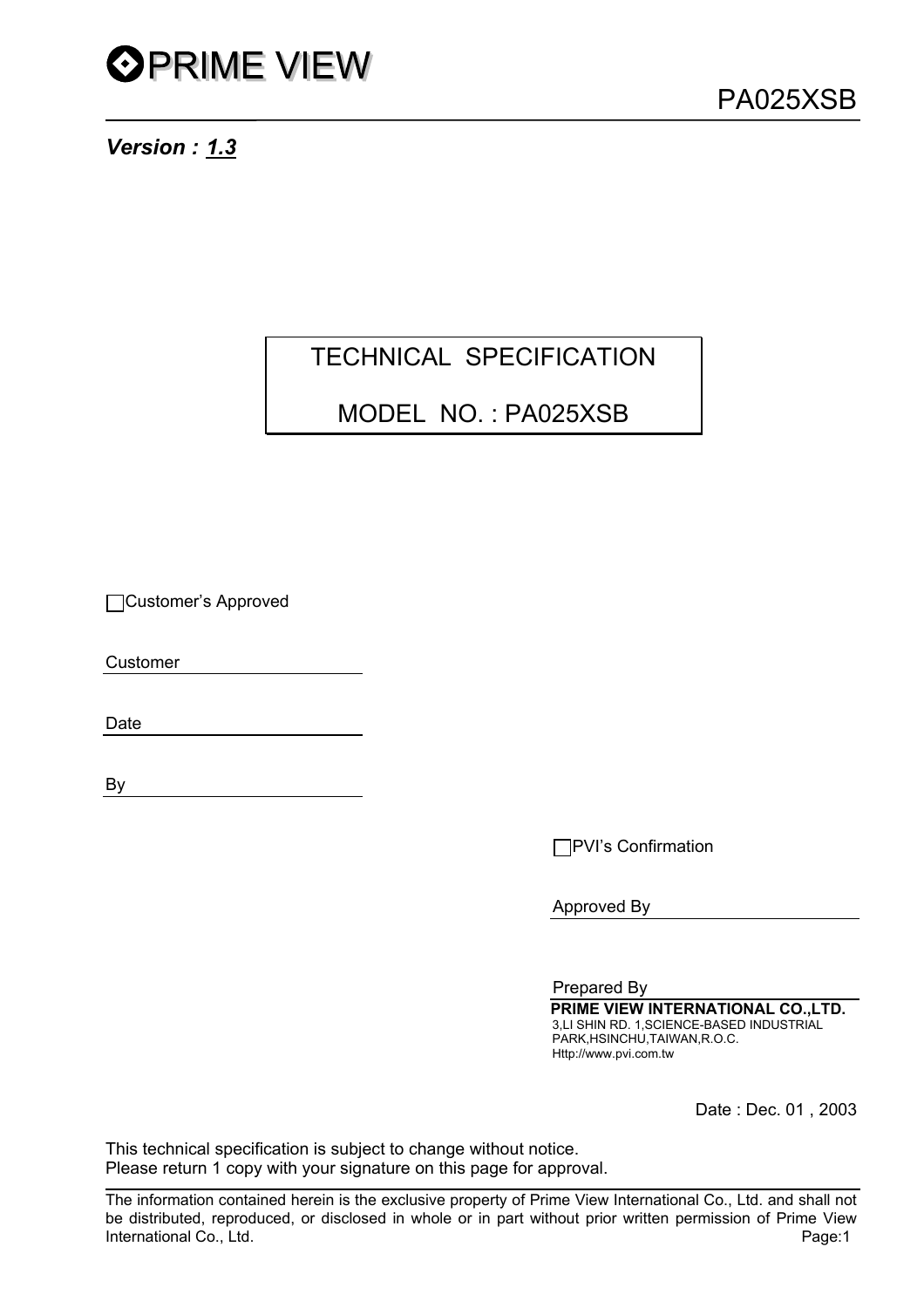

# TECHNICAL SPECIFICATION

# *CONTENTS*

| NO.            | <i><b>ITEM</b></i>                            | <b>PAGE</b>    |
|----------------|-----------------------------------------------|----------------|
|                | Cover                                         | 1              |
|                | Contents                                      | $\overline{2}$ |
| 1              | Application                                   | 3              |
| $\overline{2}$ | Features                                      | 3              |
| 3              | <b>Mechanical Specifications</b>              | 3              |
| 4              | Mechanical Drawing of TFT-LCD module          | $\overline{4}$ |
| 5              | Input / Output Terminals                      | 5              |
| 6              | Pixel Arrangement and input connector pin NO. | 7              |
| 7              | <b>Absolute Maximum Ratings</b>               | 8              |
| 8              | <b>Electrical Characteristics</b>             | 8              |
| 9              | <b>Power Sequence</b>                         | 20             |
| 10             | <b>Optical Characteristics</b>                | 20             |
| 11             | <b>Handling Cautions</b>                      | 23             |
| 12             | Reliability                                   | 24             |
| 13             | Indication of Lot Number Label                | 24             |
| 14             | <b>Block Diagram</b>                          | 25             |
| 15             | Packing                                       | 26             |
|                | <b>Revision History</b>                       | 28             |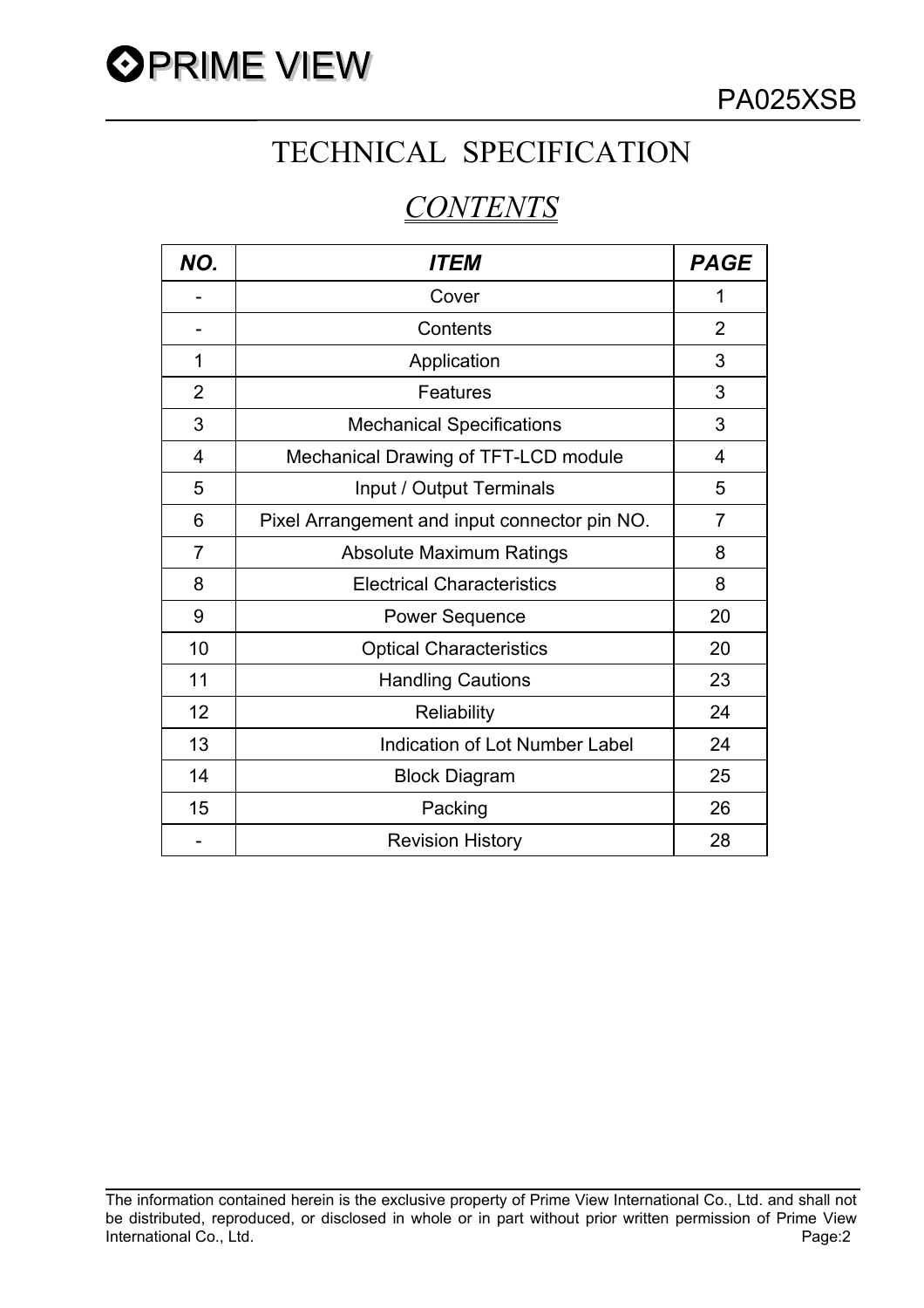### 1. Application

 This technical specification applies to 2.5" color TFT-LCD panel. The 2.5" color TFT LCD panel is designed for camcorder, digital camera application and other electronic products which require high quality flat panel displays.

- 2. Features
	- . Compatible with NTSC or PAL system
	- . High Resolution: 112,320 Dots
	- . Optimum Viewing Direction: 6 o'clock
	- . Up/Down and Left/Right Image Reversion
- 3. Mechanical Specifications

| <b>Parameter</b>           | <b>Specifications</b>           | <b>Unit</b> |
|----------------------------|---------------------------------|-------------|
| <b>Screen Size</b>         | 2.45 (diagonal)                 | inch        |
| <b>Surface Treatment</b>   | Anti-Glare                      |             |
| <b>Display Format</b>      | 480×234                         | dot         |
| <b>Active Area</b>         | 49.68 (H) x 37.44 (V)           | mm          |
| Dot Pitch                  | $0.1035$ (W) $\times$ 0.160 (H) | mm          |
| <b>Pixel Configuration</b> | Delta                           |             |
| <b>Outline Dimension</b>   | 61.6 (W) × 49.3 (H) × 5.9 (D)   | mm          |
| Weight                     | $28 \pm 3$                      | g           |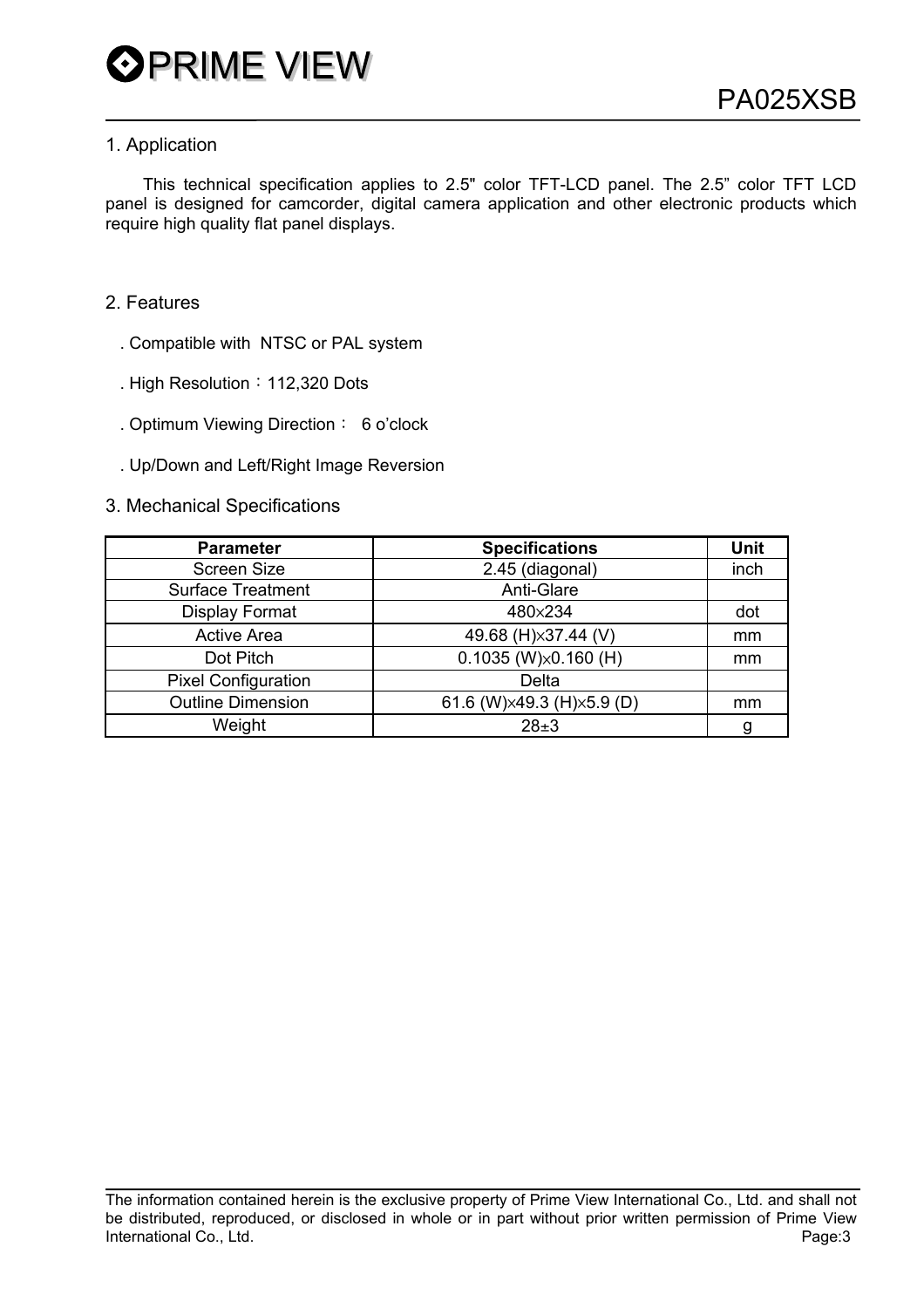

### 4. Mechanical Drawing of panel



The information contained herein is the exclusive property of Prime View International Co., Ltd. and shall not be distributed, reproduced, or disclosed in whole or in part without prior written permission of Prime View International Co., Ltd. **Page:4**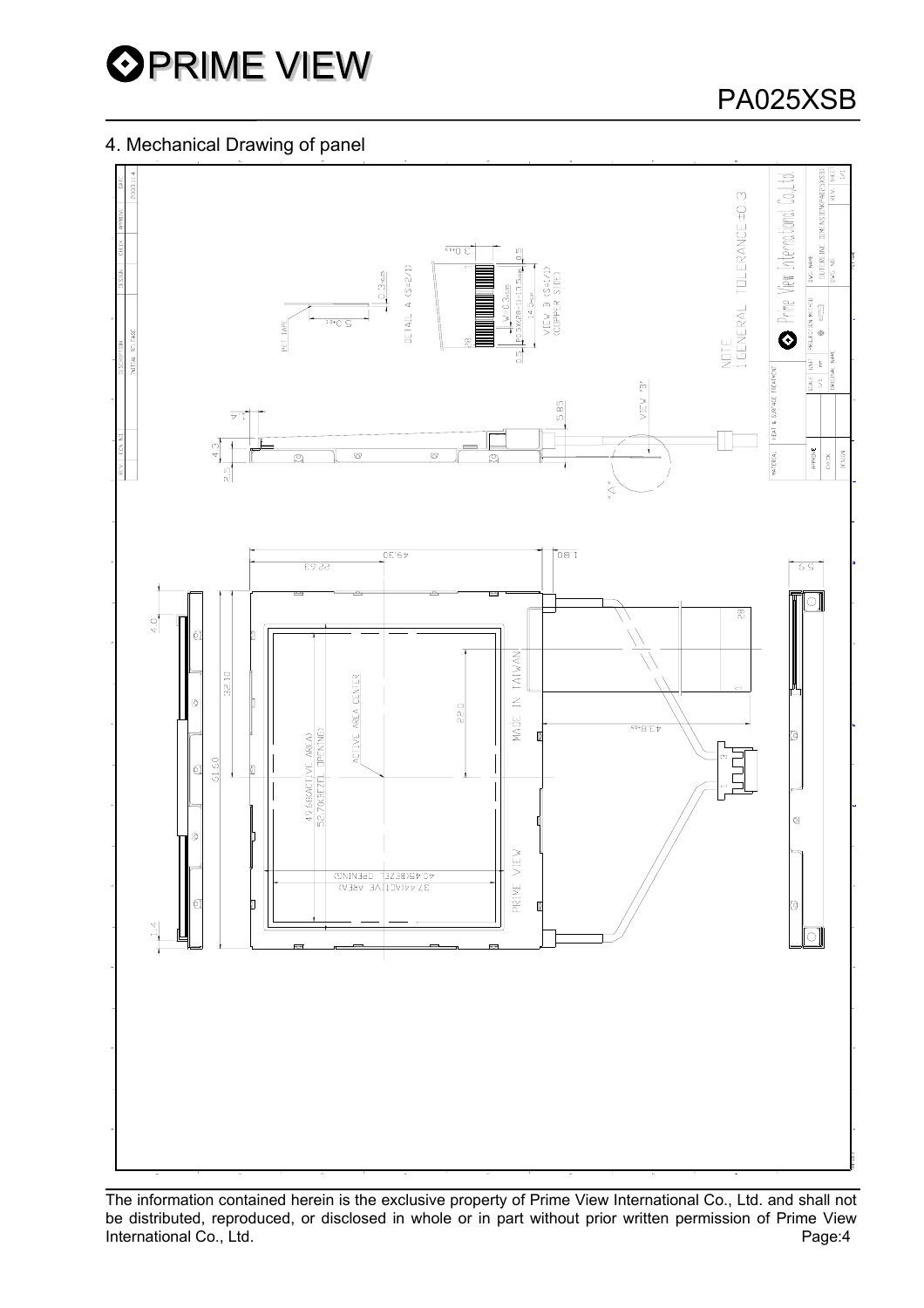### 5. Input / Output Terminals

| Pin No         | <b>Symbol</b>             | $1/O$                    | <b>Description</b>                         | <b>Remark</b>   |
|----------------|---------------------------|--------------------------|--------------------------------------------|-----------------|
| 1              | STH <sub>1</sub>          | I/O                      | Start pulse for source driver              | Note 5-1        |
| $\overline{2}$ | $AV_{SS}$                 | I                        | Analog GND for source driver               |                 |
| 3              | AV <sub>DD</sub>          | $\mathsf{l}$             | Analog power input for source driver       | Note 5-2        |
| 4              | $V_B$                     | I                        | Video Input B                              |                 |
| 5              | $V_G$                     | $\overline{1}$           | Video Input G                              | <b>Note 5-4</b> |
| 6              | $\mathsf{V}_{\mathsf{R}}$ | $\overline{1}$           | Video Input R                              |                 |
| $\overline{7}$ | $\rm V_{SS}$              | I                        | <b>Digital GND</b>                         |                 |
| 8              | $V_{DD}$                  | $\overline{1}$           | Digital power input                        | Note 5-3        |
| 9              | CPH <sub>1</sub>          | $\overline{1}$           | Sampling and shift clock for source driver |                 |
| 10             | CPH <sub>2</sub>          | I                        | Sampling and shift clock for source driver |                 |
| 11             | CPH <sub>3</sub>          | I                        | Sampling and shift clock for source driver |                 |
| 12             | STH <sub>2</sub>          | I/O                      | Start pulse for source driver              | Note 5-1        |
| 13             | Q <sub>2</sub> H          | $\overline{\phantom{a}}$ | Video input rotation control               |                 |
| 14             | <b>INH</b>                | $\overline{1}$           | Output enable for source driver            |                 |
| 15             | R/L                       | $\overline{1}$           | Left/Right Control for source driver       | Note 5-1        |
| 16             | V <sub>COM</sub>          | I                        | Common electrode voltage                   | Note 5-4        |
| 17             | V <sub>COM</sub>          | I                        | Common electrode voltage                   |                 |
| 18             | <b>XOE</b>                | $\overline{1}$           | Output enable for gate driver              |                 |
| 19             | <b>CPV</b>                | I                        | Clock input for gate driver                |                 |
| 20             | U/D                       | $\overline{1}$           | Up/Down Control for gate driver            |                 |
| 21             | DIO <sub>2</sub>          | I/O                      | Vertical start pulse                       | <b>Note 5-5</b> |
| 22             | DIO1                      | I/O                      | Vertical start pulse                       |                 |
| 23             | $V_{GL}$                  | $\overline{1}$           | Gate off voltage(alternative every 1-H)    | Note 5-4        |
| 24             | $V_{EE}$                  | I                        | Gate driver negative voltage               | Note 5-6        |
| 25             | $V_{SS}$                  | $\mathsf{I}$             | <b>GND</b>                                 |                 |
| 26             | $V_{\rm CC}$              | $\overline{\phantom{a}}$ | Logic power for gate driver                | Note 5-3        |
| 27             | $V_{GH}$                  | $\overline{\phantom{a}}$ | Gate on voltage                            | Note 5-7        |
| 28             | <b>NC</b>                 | $\overline{\phantom{a}}$ | No connection                              |                 |

Note 5-1 : STH1, STH2 and R/L mode

| R/L             | STH <sub>1</sub> | STH <sub>2</sub> | Remark        |
|-----------------|------------------|------------------|---------------|
| High(VDD)       | Input            | Output           | Left to Right |
| Low $(0$ Volt.) | Output           | Input            | Right to Left |

Note  $5-2$ :  $AV_{DD} = +5V$  (Typ.)

The information contained herein is the exclusive property of Prime View International Co., Ltd. and shall not be distributed, reproduced, or disclosed in whole or in part without prior written permission of Prime View International Co., Ltd. **Page:5**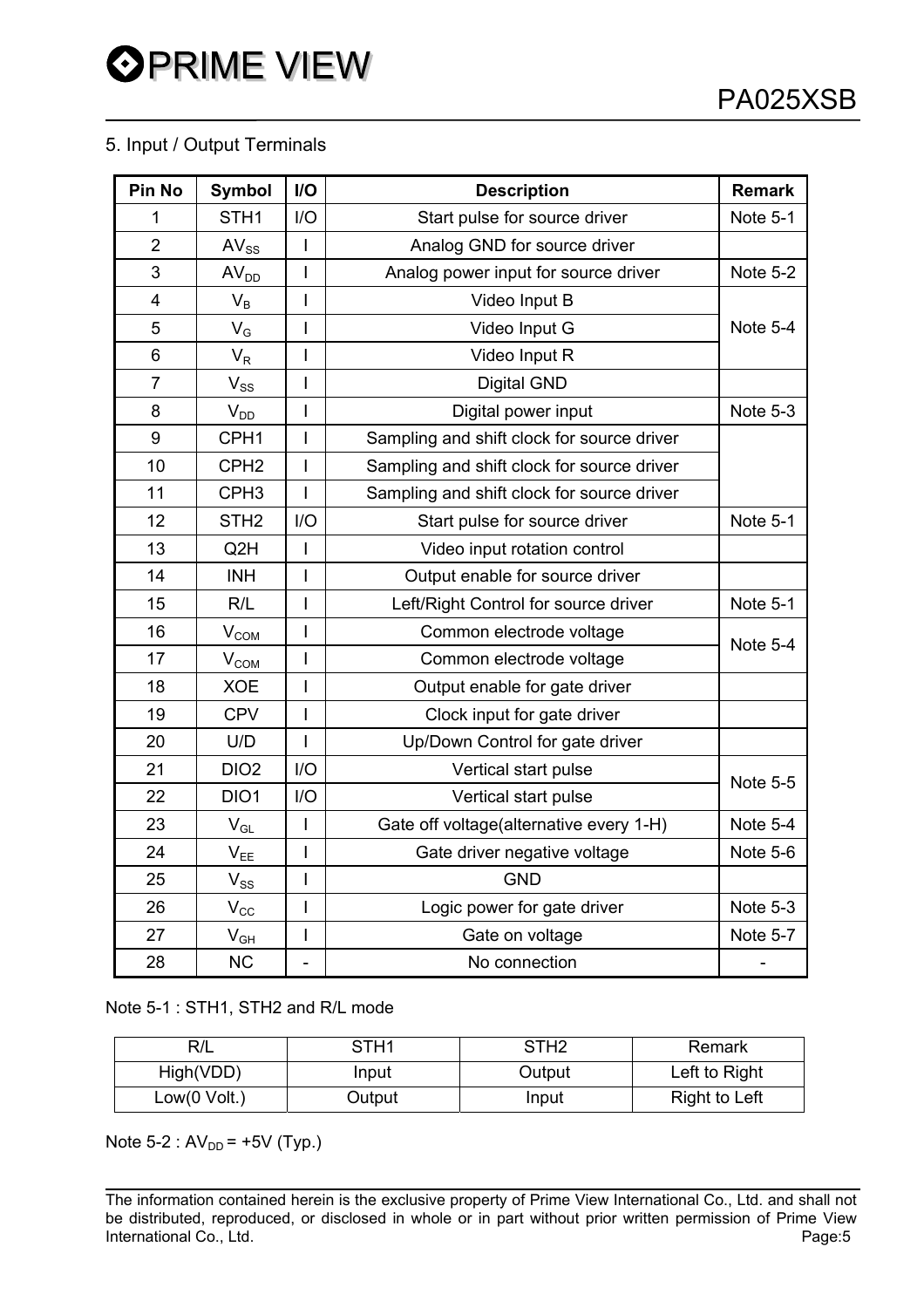

Note 5-3 :  $V_{DD}$ ,  $V_{CC}$  = +5V (Typ.)

Note  $5-4$  :  $V_{COM} = 6V_{PP}$ .

Phase of the video signal input and  $V_{COM}$ The relation between these values could refer to 8-1 Operating condition.



Liquid crystal transmission of the video signal input,  $V_{COM}$  and timing

|                            |              | V <sub>сом</sub> |  |
|----------------------------|--------------|------------------|--|
|                            | H Level      |                  |  |
| Video Signal Input Maximum | <b>Black</b> | White            |  |
| Video Signal Input Minimum | White        | <b>Black</b>     |  |

White : maximum transmission / Black : minimum transmission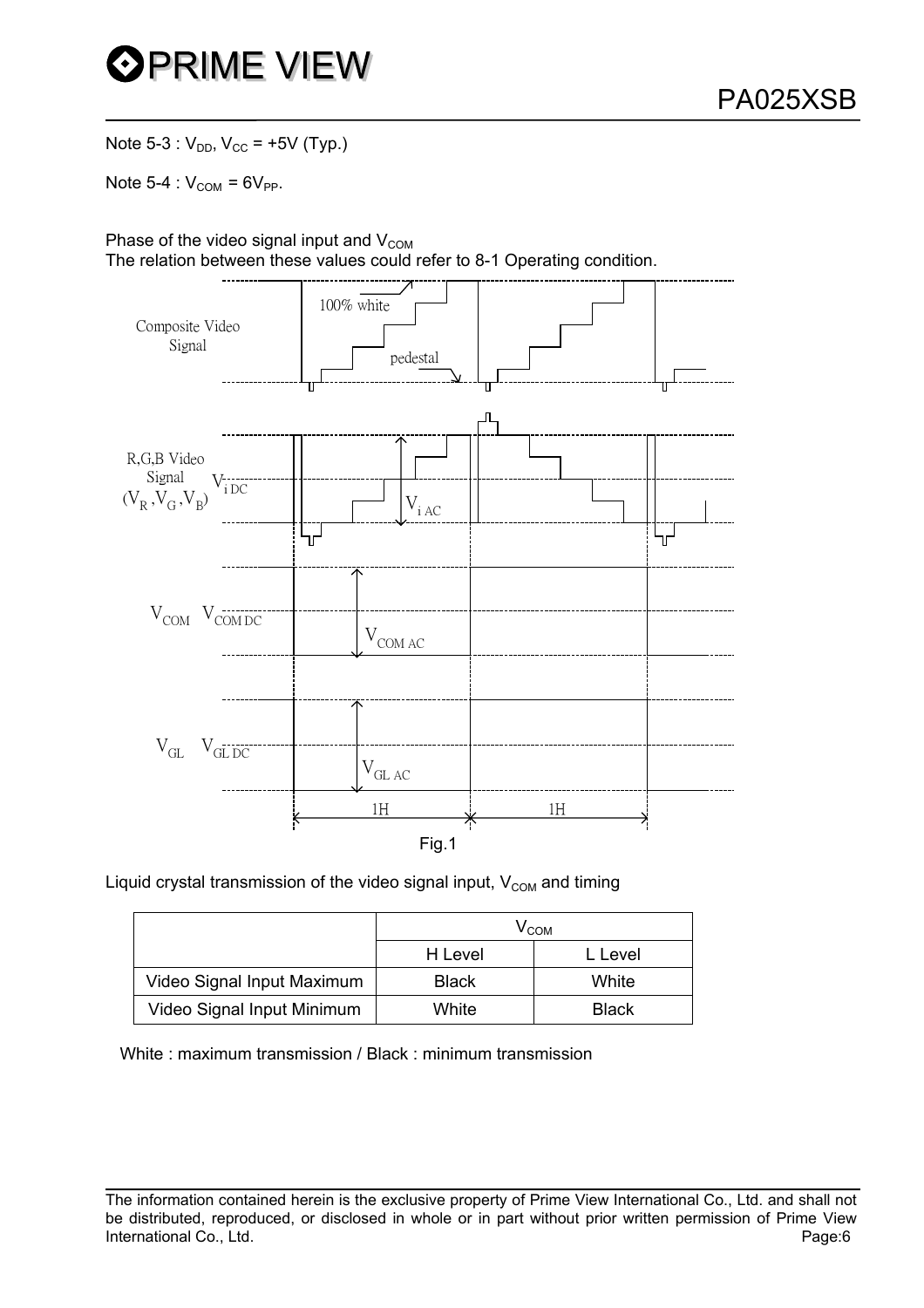$\frac{1}{28}$ 

Note 5-5 : DIO1, DIO2 and U/D mode

| U/D             | DIO1   | DIO <sub>2</sub> | Remark     |
|-----------------|--------|------------------|------------|
| High (VDD)      | Input  | Output           | Down to Up |
| Low $(0$ Volt.) | Output | Input            | Up to Down |

Note  $5-6$  :  $V_{EE} = -15V$  (Typ.).

Note 5-7 :  $V_{GH}$  = +15V (Typ.).

6. Pixel Arrangement and input connector pin NO.

|                |                                  | 5                                      |                                   |
|----------------|----------------------------------|----------------------------------------|-----------------------------------|
|                | $\overline{2}$<br>$\mathbf{1}$   | $\mathfrak{Z}$<br>$\overline{4}$<br>6  | 478<br>479<br>480                 |
| $\mathbf 1$    | $\mathbb{R}$<br>$\mathbf B$      | G<br>G<br>$\, {\bf B}$<br>$\mathbb{R}$ | $\mathbf B$<br>$\mathbb{R}$<br>G  |
| $\overline{2}$ | $\mathbb{R}$<br>G<br>B           | $\, {\bf B}$<br>$\mathbb{R}$<br>G      | G<br>$\mathbb{R}$<br>$\, {\bf B}$ |
| 3              | $\rm R$<br>$\mathbf B$           | $\, {\bf B}$<br>$\mathbb{R}$<br>G<br>G | $\mathbf B$<br>$\mathbb{R}$<br>G  |
| $\overline{4}$ | G<br>$\, {\bf B}$<br>$\mathbb R$ | G<br>$\, {\bf B}$<br>$\mathbb{R}$      | $\, {\bf B}$<br>$\mathbb{R}$<br>G |
| 233            | $\mathbb{R}$<br>$\mathbf B$      | $\, {\bf B}$<br>$\mathbb{R}$<br>G<br>G | $\mathbb{R}$<br>G<br>$\mathbf B$  |
| 234            | $\mathbb{R}$<br>G<br>$\mathbf B$ | G<br>$\, {\bf B}$<br>$\mathbb{R}$      | $\mathbb{R}$<br>$\, {\bf B}$<br>G |
|                |                                  |                                        |                                   |
|                |                                  |                                        |                                   |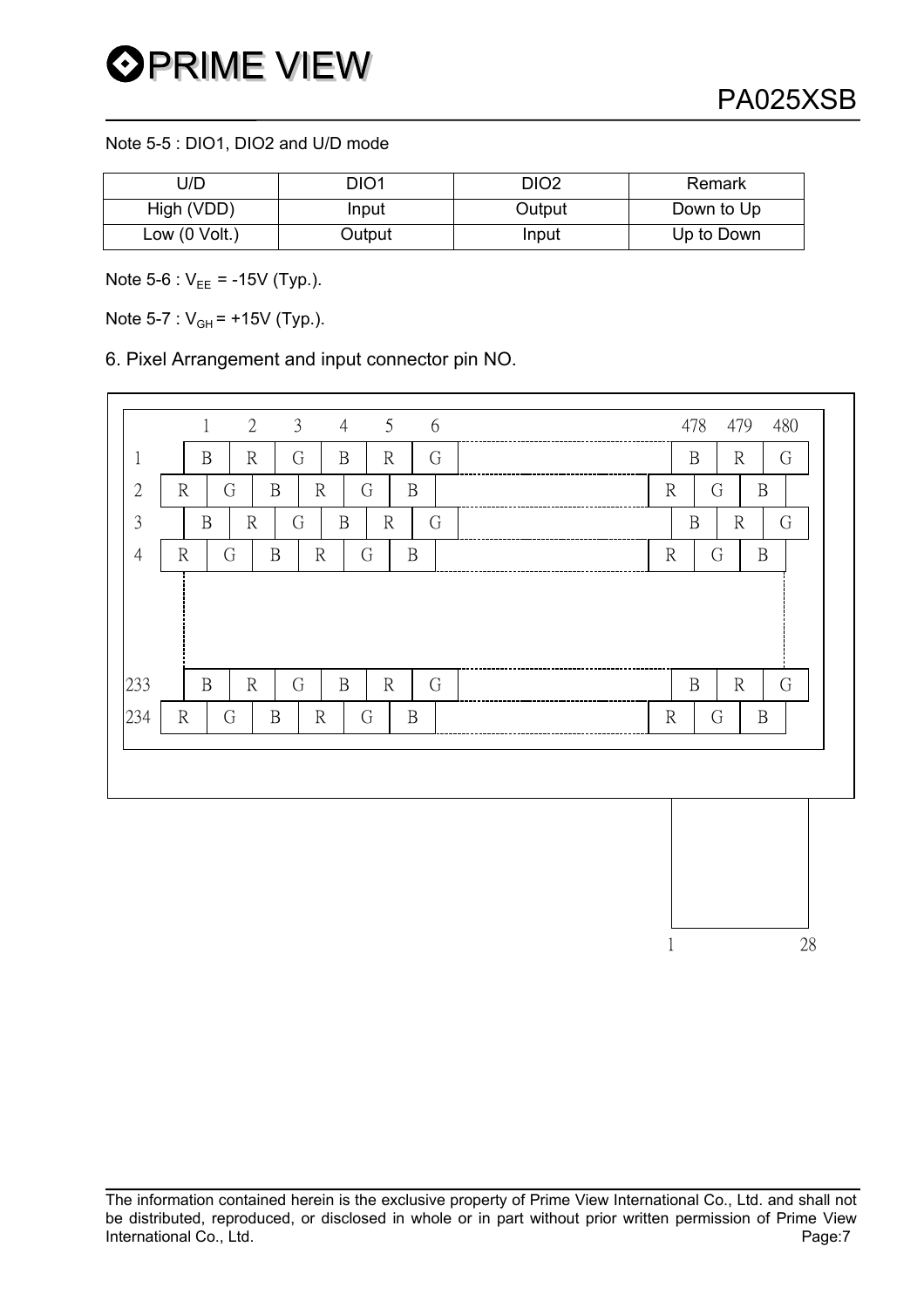### 7. Absolute Maximum Ratings

 The followings are maximum values , which if exceeded, may cause faulty operation or damage to the unit.  $GND = 0$  V  $T_a = 25$   $\degree$ 

|                              |                |                               |        |        | $GND = UV$ , $1a = 25$ |            |
|------------------------------|----------------|-------------------------------|--------|--------|------------------------|------------|
| Parameter                    |                | Symbol                        | MIN.   | MAX.   | Unit                   | Remark     |
| <b>Supply Voltage</b>        | Analog         | AV <sub>DD</sub>              | $-0.3$ | $+7.0$ | v                      |            |
| <b>For Source Driver</b>     | <b>Digital</b> | V <sub>DD</sub>               | $-0.3$ | $+7.0$ |                        |            |
| Supply Voltage               | Positive       | V <sub>GH</sub>               | $-0.3$ | $+45$  |                        |            |
| For Gate Driver              | Negative       | $\mathsf{V}_{\mathsf{GL}}$    | $-23$  | $+0.3$ |                        |            |
|                              |                | $V_{GH}$ - $V_{GL}$           | $+15$  | $+40$  | V                      |            |
| Analog input voltage         |                | $\mathsf{V}_{\textsf{Video}}$ | $-0.3$ | $+7.3$ | V                      | Note $7-1$ |
| Storage Temperature          |                |                               | $-20$  | $+70$  | $\rm ^{\circ}C$        |            |
| <b>Operation Temperature</b> |                |                               |        | $+60$  | $\rm ^{\circ}C$        | Note $7-2$ |

Notes 7-1 : Analog Input Voltage means  $V_R$ ,  $V_G$ ,  $V_B$ .

Notes 7-2 : Operating Temperature define that contrast, response time, other display optical character are Ta=+25.

#### 8. Electrical Characteristics

8-1) Operating Condition

| Item                                                  |         | Symbol                   | Min.             | Typ.             | Max.             | Unit      | Remark                              |
|-------------------------------------------------------|---------|--------------------------|------------------|------------------|------------------|-----------|-------------------------------------|
|                                                       |         | $V_{\rm CC}$<br>$V_{DD}$ | $+4.5$<br>$+3.0$ | $+5.0$<br>$+3.3$ | $+5.5$<br>$+3.6$ | $\vee$    |                                     |
|                                                       |         | AV <sub>DD</sub>         | $+4.5$           | $+5.0$           | $+5.5$           | $\vee$    |                                     |
|                                                       |         | $V_{GH}$                 | $+14.5$          | $+15.0$          | $+15.5$          | $\vee$    |                                     |
| <b>Power Supply</b>                                   |         | $V_{EE}$                 | $-15.5$          | $-15.0$          | $-14.5$          | V         |                                     |
|                                                       |         | $V_{GLAC}$               |                  | $+6.0$           |                  | $V_{P-P}$ | <b>AC Component</b><br>of $V_{GL}$  |
|                                                       |         | $V_{GL,DC}$              | $-12.5$          | $-11.0$          | $-9.5$           | $\vee$    | DC Component<br>of $V_{GL}$         |
| Video Signal<br>$(V_R, V_G, V_B)$<br>V <sub>COM</sub> |         | $V_{iAC}$                |                  | $+4.0$           | $+4.2$           | $V_{P-P}$ | <b>AC Component</b><br>Note 8-2     |
|                                                       |         | $V_{iDC}$                |                  | $+2.5$           |                  | V         | DC Component                        |
|                                                       |         | $V_{COMAC}$              |                  | $+6.0$           |                  | $V_{P-P}$ | <b>AC Component</b><br>of $V_{COM}$ |
|                                                       |         | $V_{COM\,DC}$            | $+0.9$           | $+1.0$           | $+1.1$           | $\vee$    | DC Component<br>of $V_{COM}$        |
|                                                       | H Level | $V_{IH}$                 | +0.7 $V_{DD}$    | ۰                |                  | V         |                                     |
|                                                       | L Level | $V_{IL}$                 | ۰                |                  | +0.3 $V_{DD}$    | V         | Note 8-1                            |

Note 8-1 : STH1,STH2,CPH1,CPH2,CPH3,Q2H,INH,CPV,XOE,DIO1,DIO2

The information contained herein is the exclusive property of Prime View International Co., Ltd. and shall not be distributed, reproduced, or disclosed in whole or in part without prior written permission of Prime View International Co., Ltd. Page:8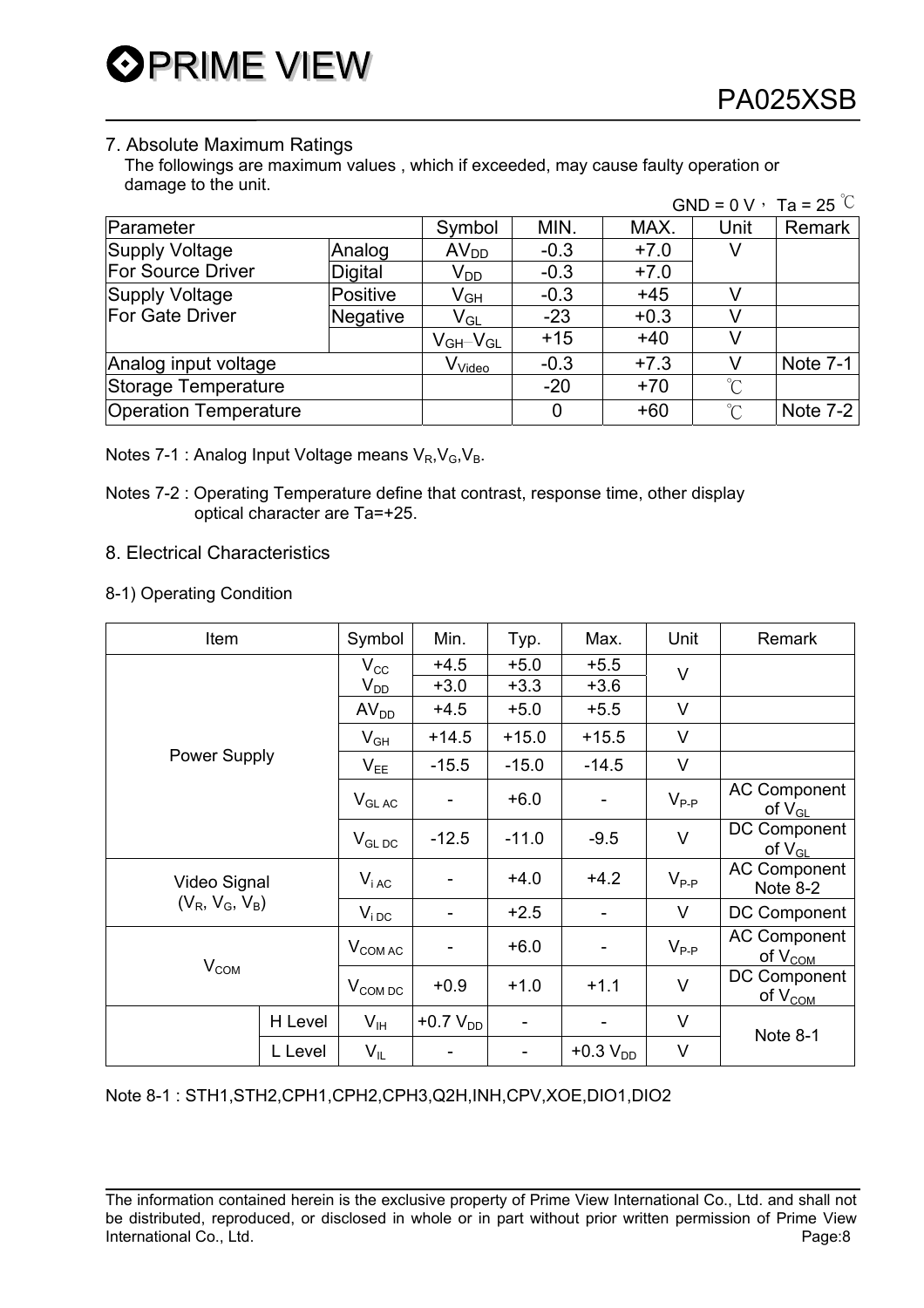# **OPRIME VIEW**

Note 8-2 : Both NTSC and PAL system Video Signal input waveform is based on 8 steps gray scale.



Black

#### 8-2) Current Consumption (GND=AV<sub>SS</sub>=0V)

Ta= 25  $\degree$ C

| Parameter                 | Symbol          | Condition       | Min.                     | Typ. | Max. | Unit | Remark                  |
|---------------------------|-----------------|-----------------|--------------------------|------|------|------|-------------------------|
|                           | IGН             | $V_{GH}$ =+15V  | $\blacksquare$           | 0.1  | 0.2  | mA   |                         |
|                           | I <sub>GL</sub> | $V_{GL} = -12V$ | $\overline{\phantom{a}}$ | 0.36 | 0.9  | mA   | $V_{GL}$ center voltage |
| <b>Current for Driver</b> | ICC             | $V_{CC}$ =+5V   | -                        | 0.2  | 0.4  | mA   |                         |
|                           | $Al_{DD}$       | $AVDD=+5V$      | $\overline{\phantom{a}}$ | 3.5  | 5.0  | mA   |                         |
|                           | <b>I</b> DD     | $VDD=+5V$       | $\overline{\phantom{0}}$ | 0.6  | 1.5  | mA   |                         |
|                           | IEE.            | $V_{FF}$ =-15V  | $\overline{\phantom{a}}$ | 0.3  | 0.6  | mA   |                         |

8-3) Backlight driving & Power Consumption

| <b>Pin No</b> | Symbol          | <b>Description</b>                | Remark     |
|---------------|-----------------|-----------------------------------|------------|
|               | VL <sup>1</sup> | Input terminal (Hi voltage side)  |            |
|               | VL2             | Input terminal (Low voltage side) | Note $8-3$ |

Note 8-3 : Low voltage side of backlight inverter connects with Ground of inverter circuits.

|                                    |        |      |      |                          |             | Ta= 25 $\degree$ C |
|------------------------------------|--------|------|------|--------------------------|-------------|--------------------|
| Parameter                          | Symbol | Min. | Tур. | Max.                     | Unit        | Remark             |
| Lamp voltage                       |        |      | 235  | $\overline{\phantom{a}}$ | <b>Vrms</b> | $I_1 = 3mA$        |
| Lamp current                       |        |      | 3    |                          | mA          |                    |
| Lamp frequency                     |        | 25   | 35   | 45                       | <b>KHz</b>  | Note 8-4           |
| Kick-off voltage(25 $\degree$ C)   | Vs     |      |      | 400                      | <b>Vrms</b> |                    |
| Kick-off voltage( $0^{\degree}$ C) | Vs     |      |      | 520                      | <b>Vrms</b> |                    |

Note 8-4 : The waveform of lamp driving voltage should be as closed to a perfect SIN wave as possible.

Power Consumption

|                                         |                          |             |    | Ta= 25 $\degree$ C |
|-----------------------------------------|--------------------------|-------------|----|--------------------|
| <b>Parameter</b>                        | <b>Symbol</b> Conditions | TYP.   Unit |    | Remark             |
| <b>LCD Panel Power Consumption</b>      |                          | 31.82       | mW | Note $8-5$         |
| <b>Backlight Lamp Power Consumption</b> |                          | 0.71        | W  | Note $8-6$         |
| <b>Total Power Consumption</b>          |                          | 0.742       | W  |                    |

The information contained herein is the exclusive property of Prime View International Co., Ltd. and shall not be distributed, reproduced, or disclosed in whole or in part without prior written permission of Prime View International Co., Ltd. **Page:9**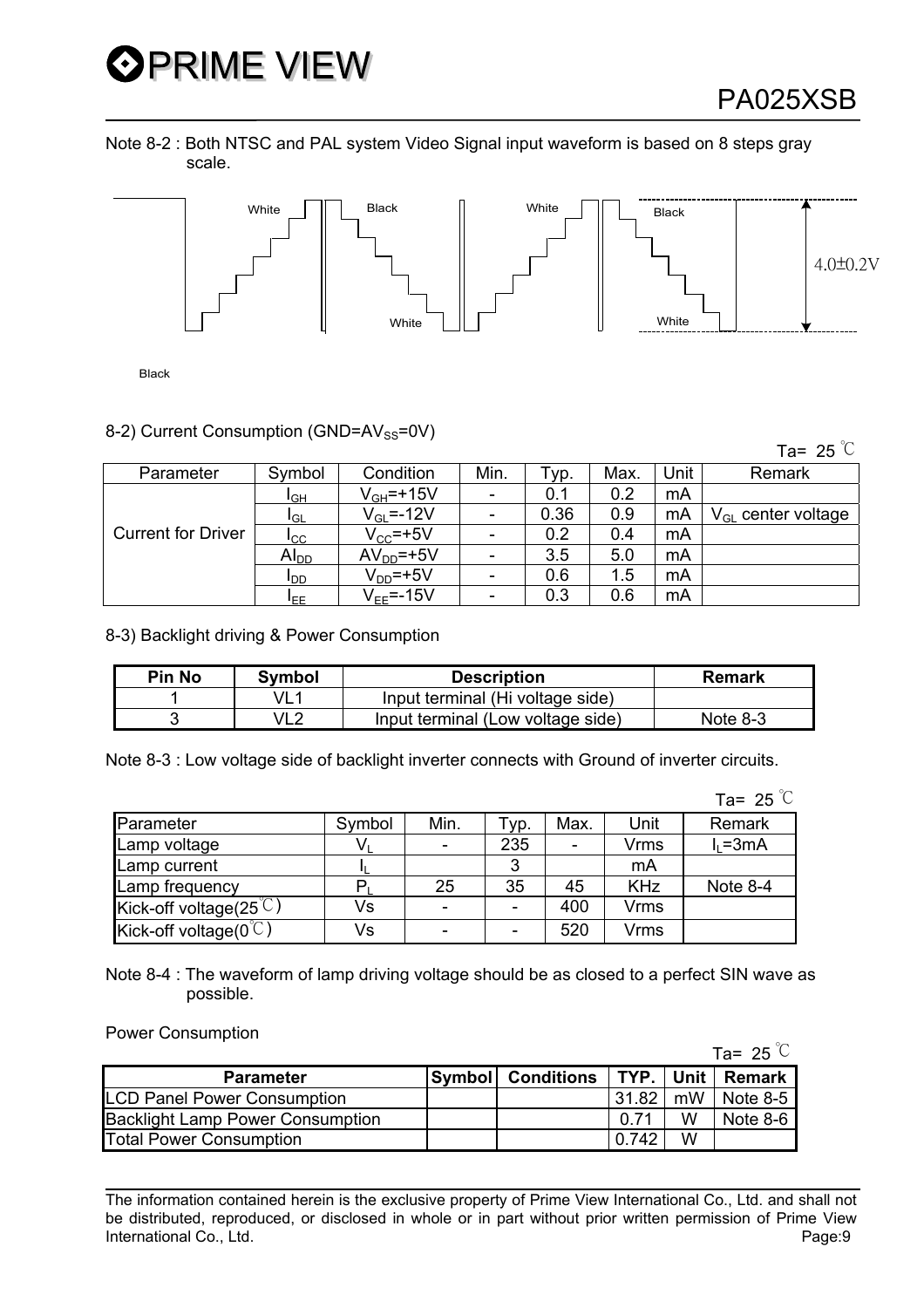

Note  $8-5$ : The power consumption for backlight is not included.

- Note 8-6: Backlight lamp power consumption is calculated by  $I_L \times V_L$ .
- 8-4) Input / Output Connector
	- A) LCD Module Connector FFC Down Connector, 28 Pins Pitch: 0.5 mm
	- B) Backlight Connector JST BHR-03VS-1 Pin  $No. : 3$ Pitch: 4 mm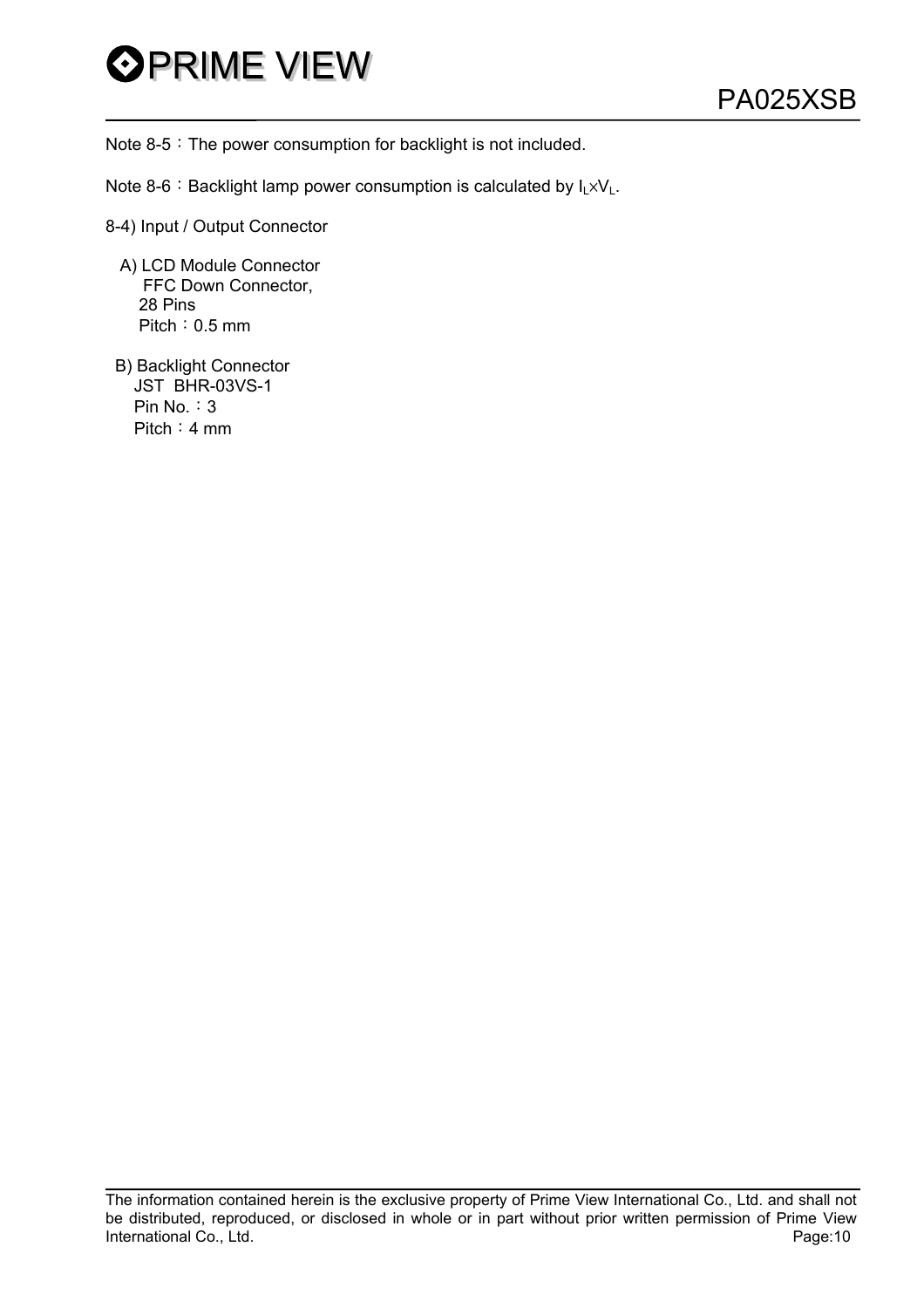#### 8-5) Timing Characteristics Of Input Signals

| Characteristics                          | Symbol                     | Min.                     | Typ.                     | Max.                     | Unit       | Remark          |
|------------------------------------------|----------------------------|--------------------------|--------------------------|--------------------------|------------|-----------------|
| 1Field Scanning Period                   | t1V                        |                          | 262.5                    |                          | H          |                 |
| 1Line Scanning Period                    | $t$ 1H                     | $\overline{\phantom{0}}$ | 63.5                     | ÷,                       | μs         |                 |
| <b>Source Driver Operating Frequency</b> | fhc                        | 1.0                      | 3.14                     | 5.0                      | <b>MHz</b> |                 |
| Signal Sampling Pulse Width              | tchw                       | 200                      | 317.7                    | 1000                     | ns         |                 |
| <b>Signal Sampling Pulse Delay</b>       | tchd                       | 95.3                     | 105.9                    | 116.5                    | ns         | tchd 12,23      |
| Signal Sampling Pulse Width(H)           | tchwh                      | 142.9                    | 158.8                    | 174.7                    | ns         |                 |
| Signal Sampling Pulse Delay(L)           | tchwl                      | 142.9                    | 158.8                    | 174.7                    | ns         |                 |
| Source Start Signal Pulse Width          | tshw                       | 90                       | 317.7                    | 630*                     | ns         | *tshset=tshhld  |
| Source Start Signal Setup Time           | tshset                     | 20                       | 158.8                    |                          | ns         |                 |
| Source Start Signal Hold Time            | tshhld                     | 20                       | 158.8                    | $\blacksquare$           | ns         |                 |
| Source Output Enable Pulse Width         | tohw                       | 1.0                      | 2.0                      | $\overline{\phantom{a}}$ | $\mu s$    |                 |
| Source Start Signal Rising Time          | tss                        |                          | 9.8                      |                          | μs         |                 |
| Video Input Signal Start Point           | tvs                        | ÷,                       | 10.0                     | $\overline{\phantom{0}}$ | μs         |                 |
| Phase Difference Between OEH&CPV         | toc                        | 1.5                      | 2.3                      | $\overline{\phantom{a}}$ | $\mu s$    |                 |
| <b>Gate Clock Period</b>                 | tcvw                       | 10                       | 63.5                     | $\blacksquare$           | μs         |                 |
| Gate Clock Pulse Width(H)                | tcvwh                      | 10                       | 31.7                     | 48                       | μs         |                 |
| Gate Clock Pulse Width(L)                | tcvwl                      | 10                       | 31.7                     | 48                       | $\mu s$    |                 |
| Gate Start Signal Pulse Width            | tsvw                       | 5                        | 63.5                     | 126**                    | μs         | **tsvset=tsvhld |
| Gate Start Signal Setup Time             | tsvset                     | 5                        | 53.2                     | $\overline{\phantom{0}}$ | μs         |                 |
| Gate Start Signal Hold Time              | tsvhld                     | $\overline{5}$           | 10.3                     |                          | μs         |                 |
| Phase Difference Between OEH&STH         | tosp                       | ÷,                       | $\overline{4}$           | ÷,                       | μs         |                 |
| Phase Difference Between SYNC&OEH        | tohs                       | $\overline{\phantom{0}}$ | 1.4                      | $\overline{\phantom{a}}$ | μs         |                 |
| Gate Output Enable Pulse Width           | toev                       | $\overline{\phantom{0}}$ | 2.5                      |                          | μs         |                 |
| V <sub>COM</sub> Delay Time              | $\textbf{t}_{\text{DCOM}}$ | -                        |                          | 3                        | $\mu s$    |                 |
| <b>RGB Delay Time</b>                    | t <sub>DRGB</sub>          | -                        | $\overline{\phantom{a}}$ | $\overline{2}$           | $\mu s$    |                 |
| <b>Vertical Display Start</b>            | tsv                        | $\blacksquare$           | 3                        | $\blacksquare$           | tH         |                 |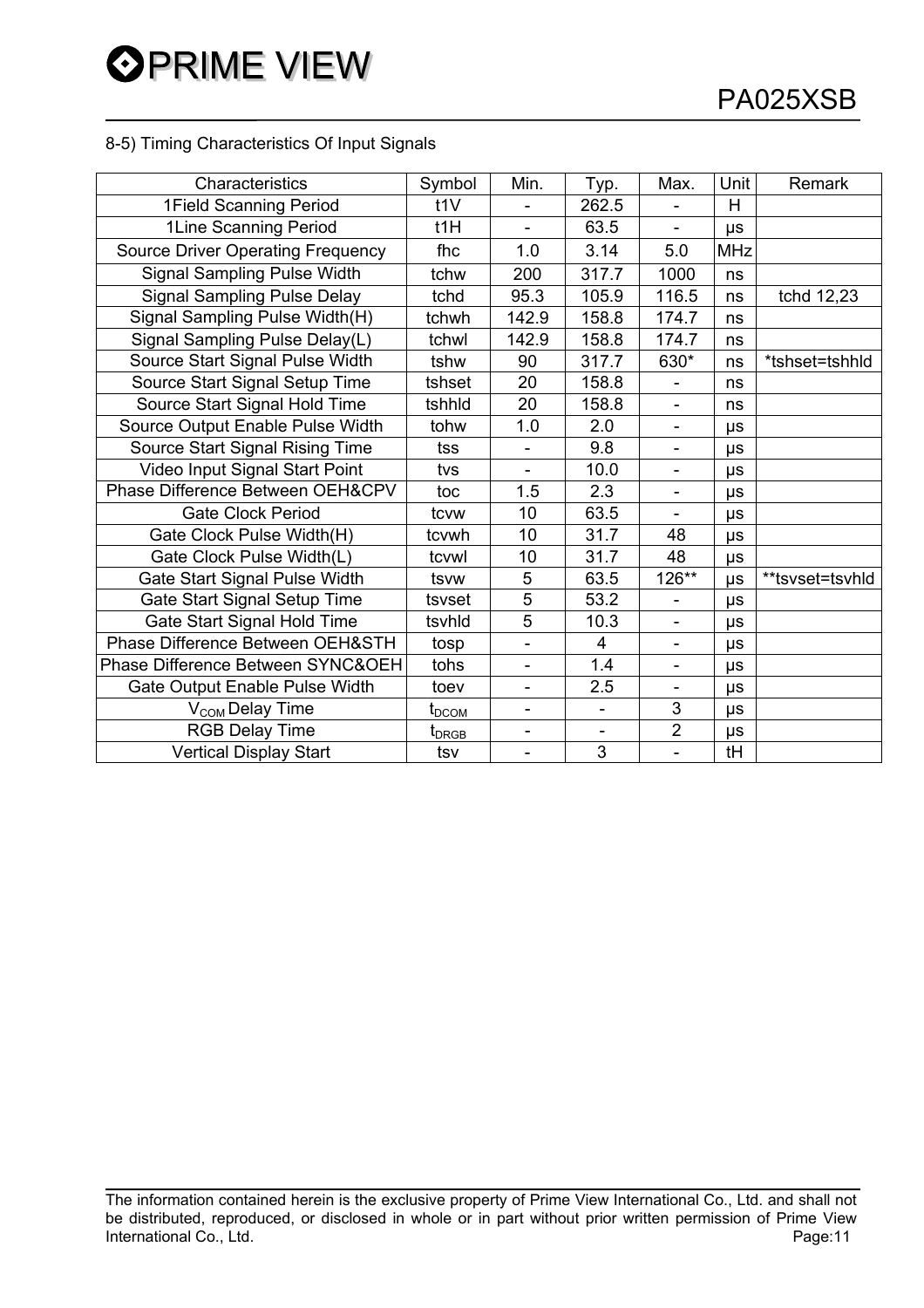

### 8-6) Signal Timing Waveforms



The information contained herein is the exclusive property of Prime View International Co., Ltd. and shall not be distributed, reproduced, or disclosed in whole or in part without prior written permission of Prime View<br>Page:12 International Co., Ltd.

Fig. 8-1 Vertical Start Line for NTSC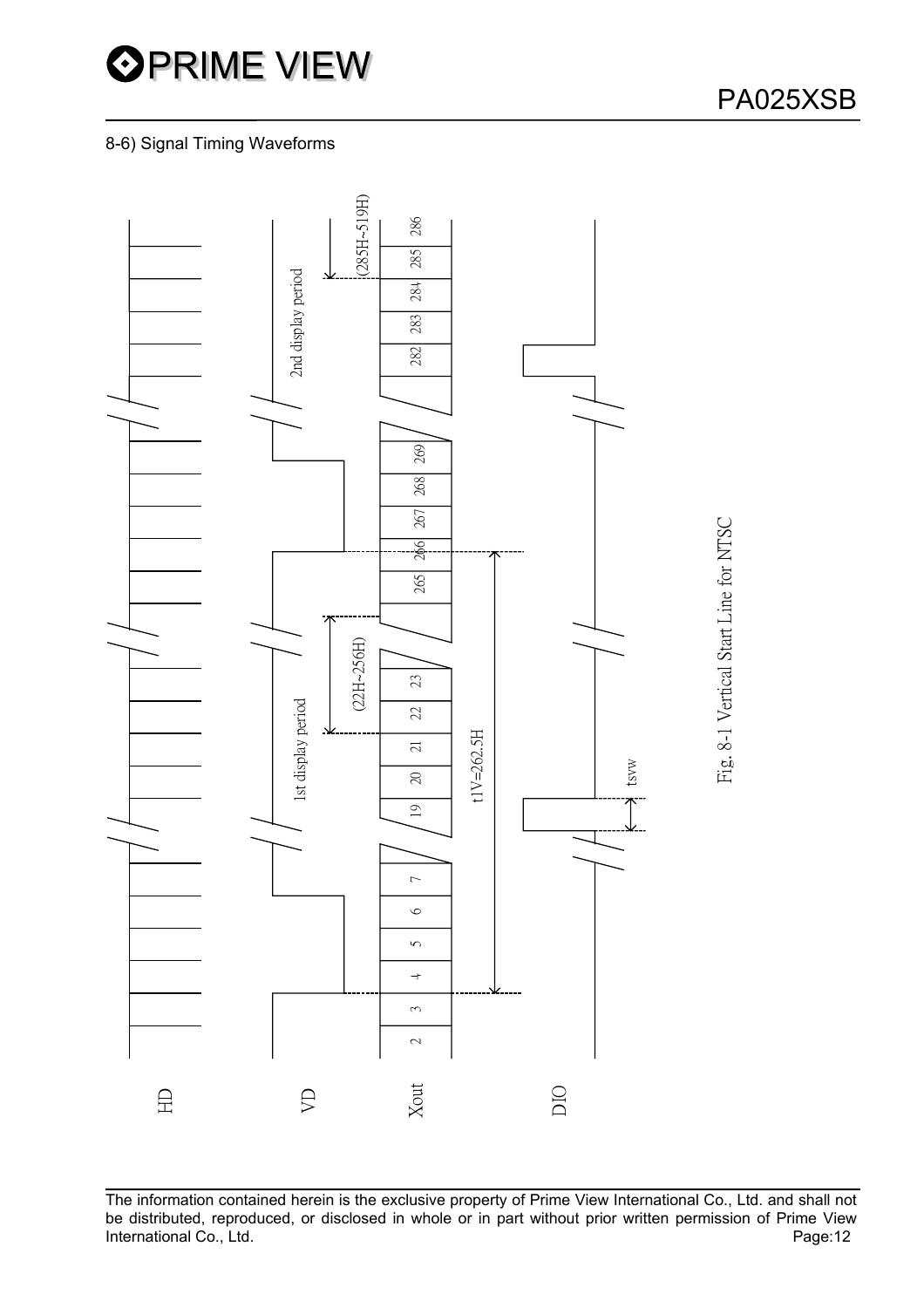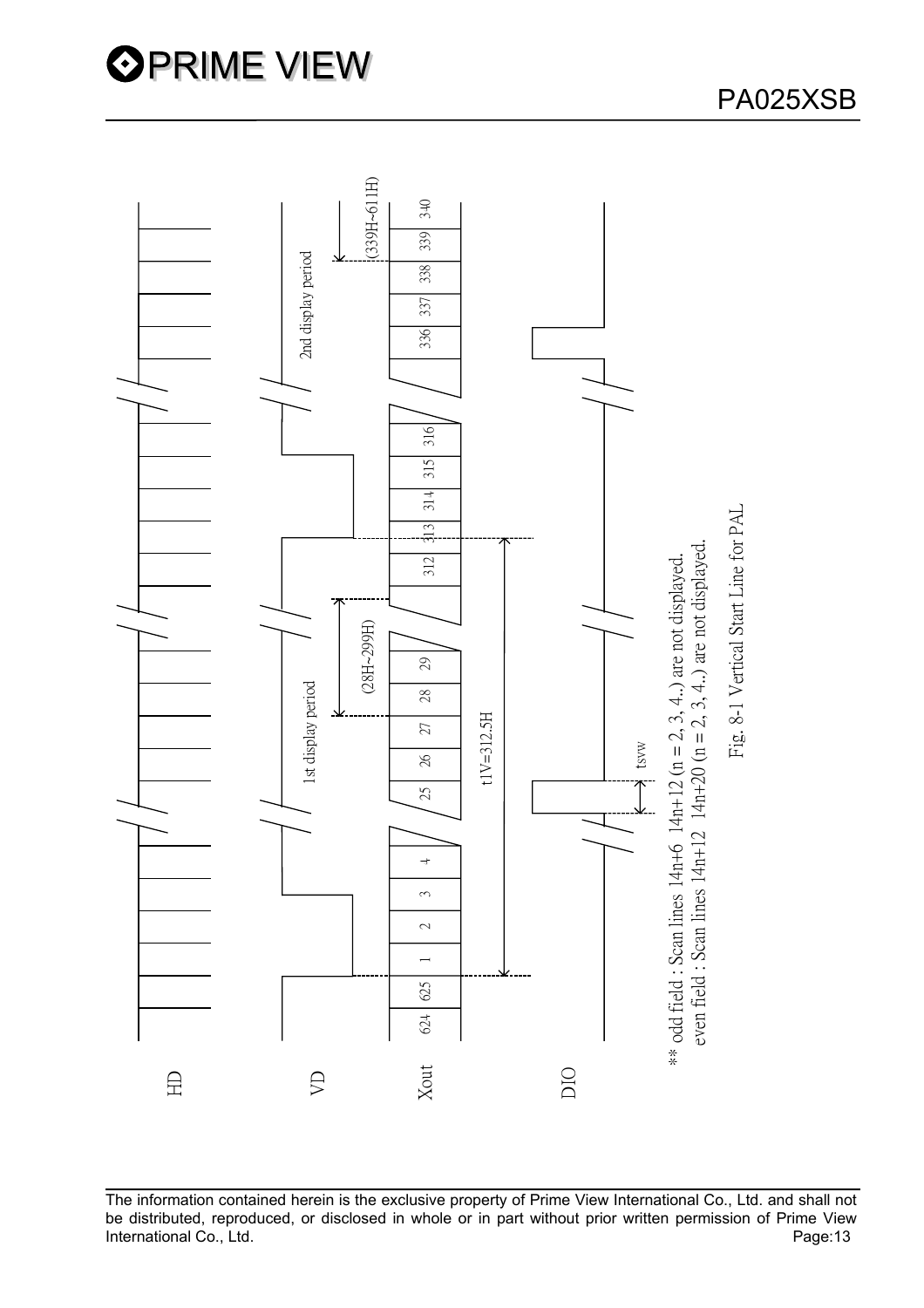



PA025XSB

The information contained herein is the exclusive property of Prime View International Co., Ltd. and shall not be distributed, reproduced, or disclosed in whole or in part without prior written permission of Prime View<br>Page:14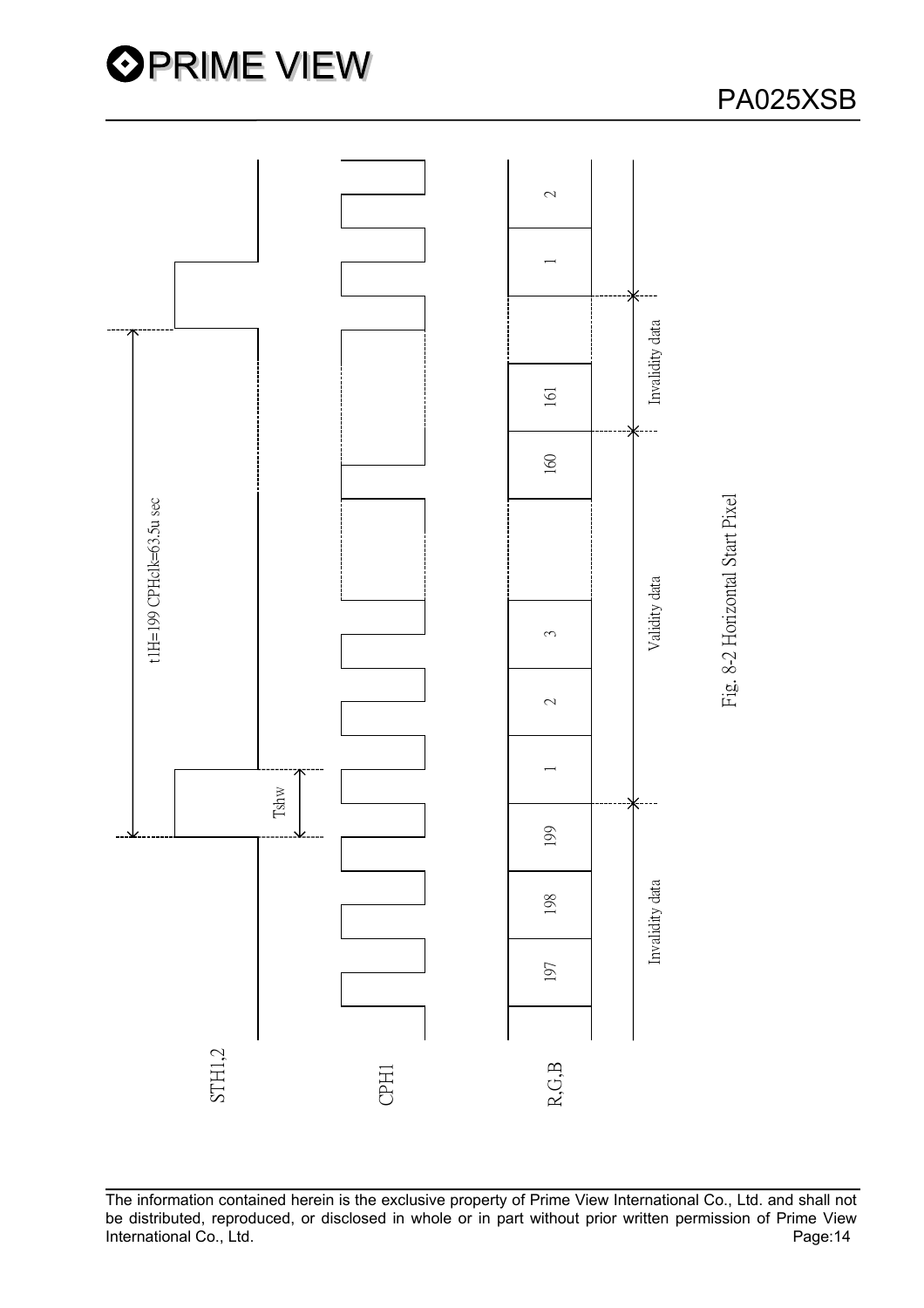

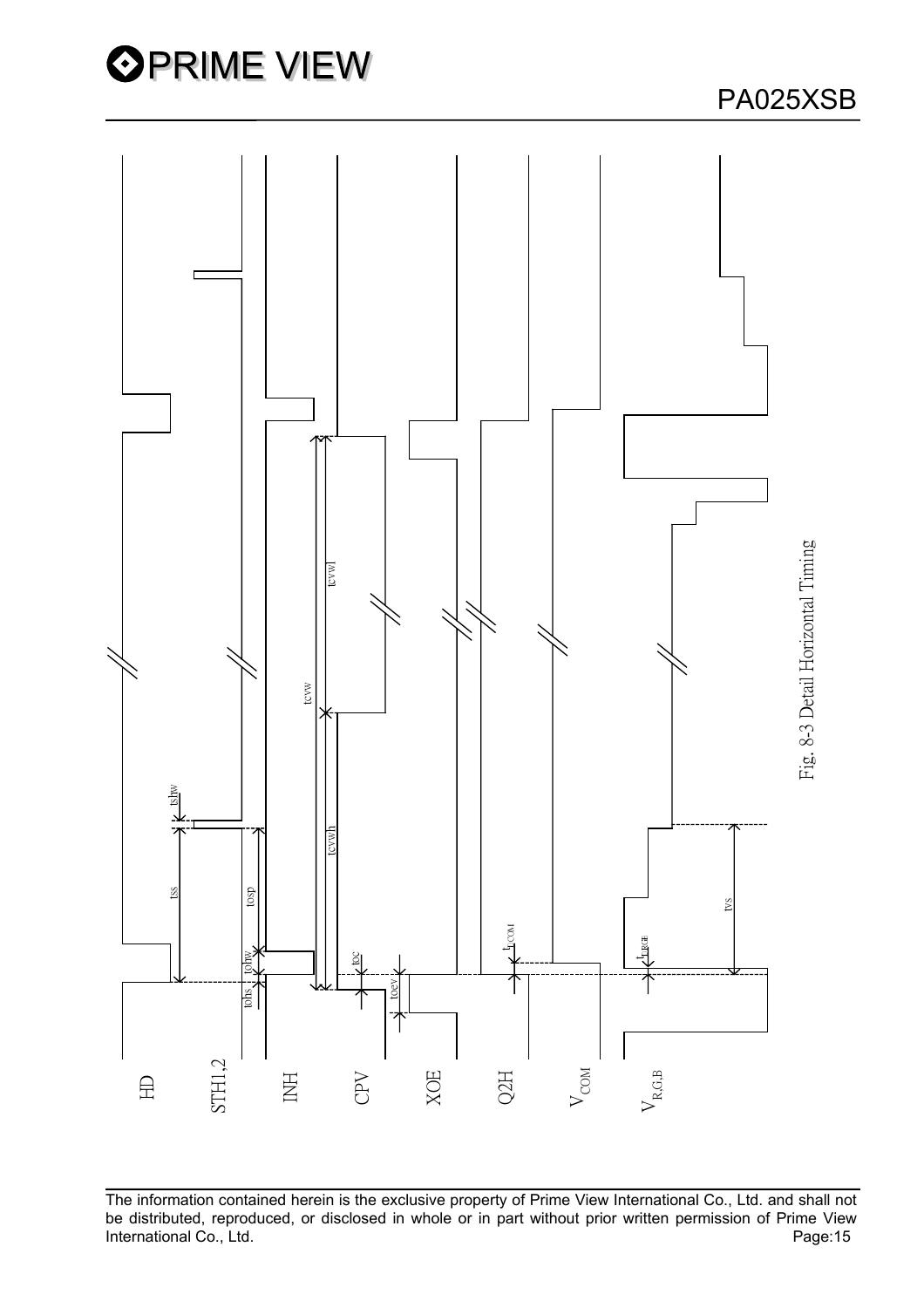



The information contained herein is the exclusive property of Prime View International Co., Ltd. and shall not be distributed, reproduced, or disclosed in whole or in part without prior written permission of Prime View<br>Page:16<br>Page:16

### PA025XSB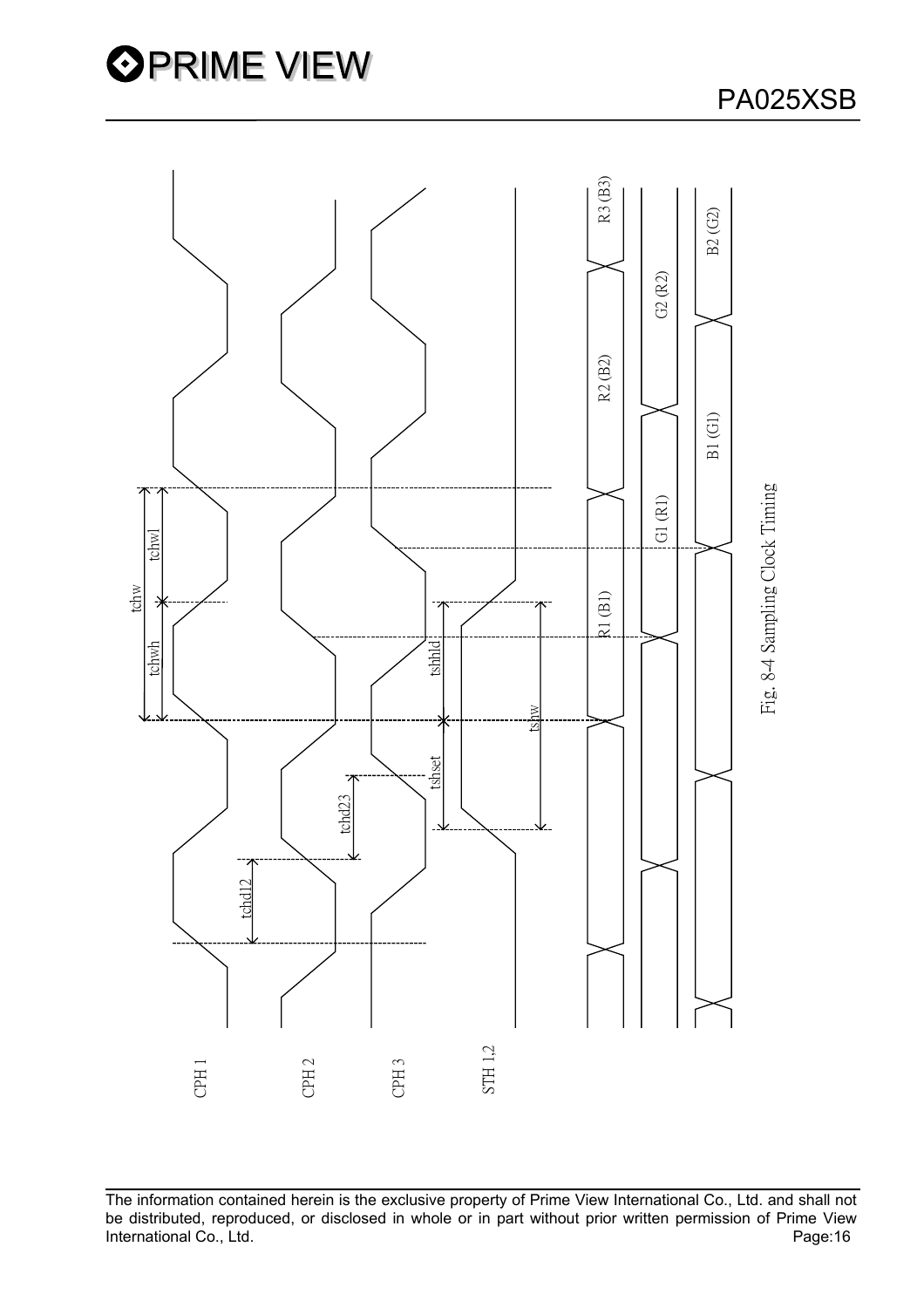

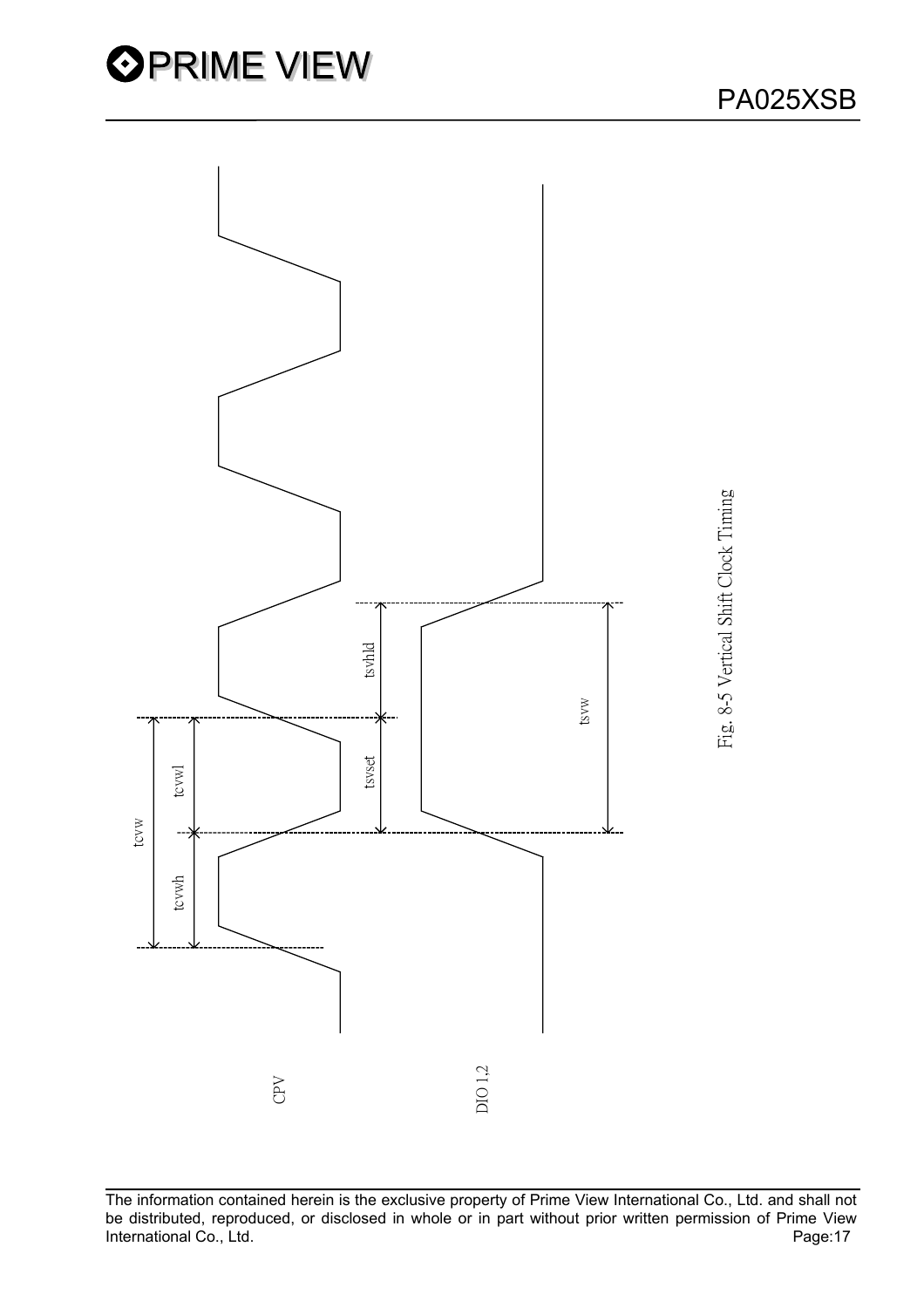

### Vertical timing (From up to down)



The information contained herein is the exclusive property of Prime View International Co., Ltd. and shall not be distributed, reproduced, or disclosed in whole or in part without prior written permission of Prime View International Co., Ltd. **Page:18**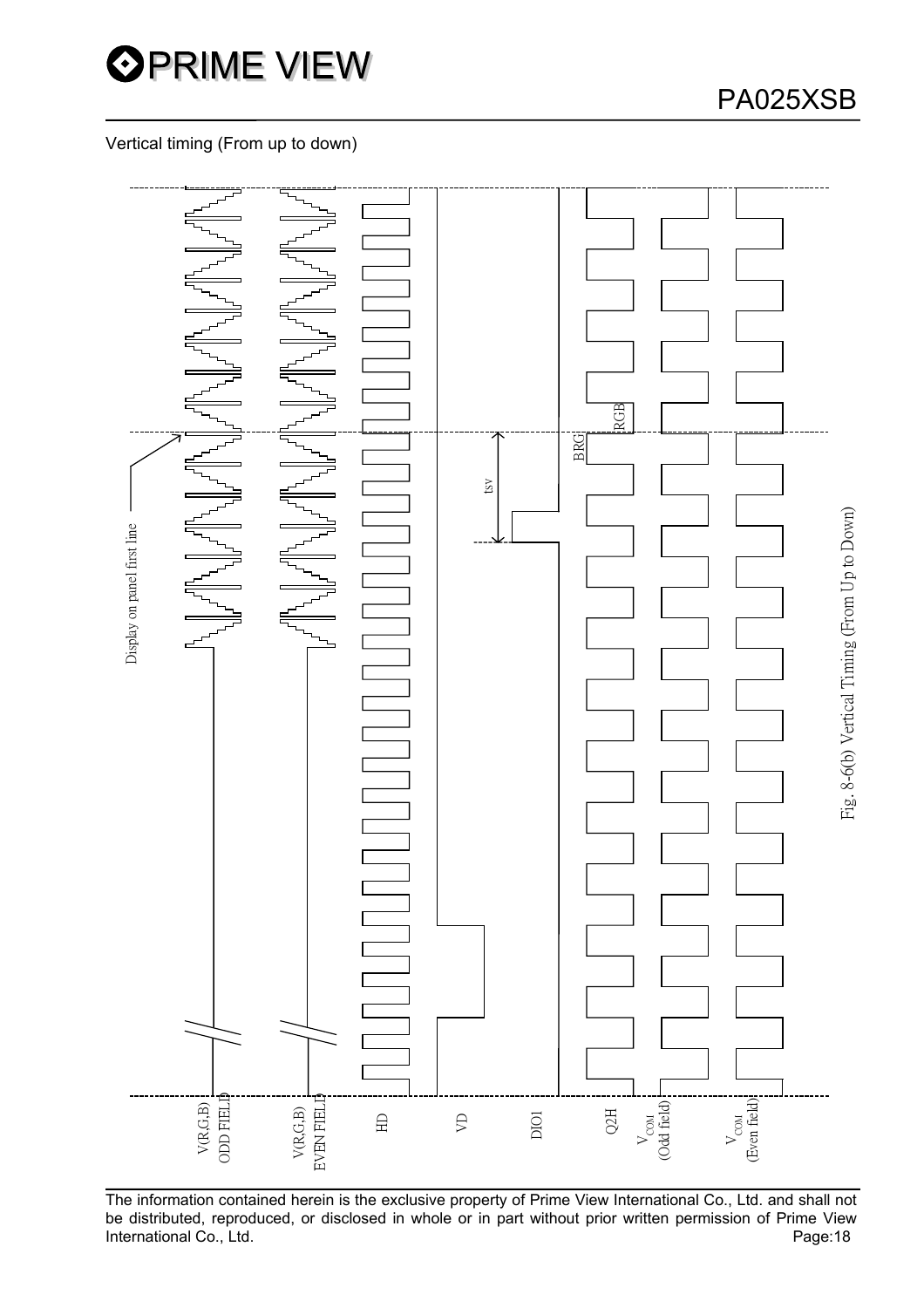

## PA025XSB

### Vertical timing (From down to up)



The information contained herein is the exclusive property of Prime View International Co., Ltd. and shall not be distributed, reproduced, or disclosed in whole or in part without prior written permission of Prime View International Co., Ltd. **Page:19**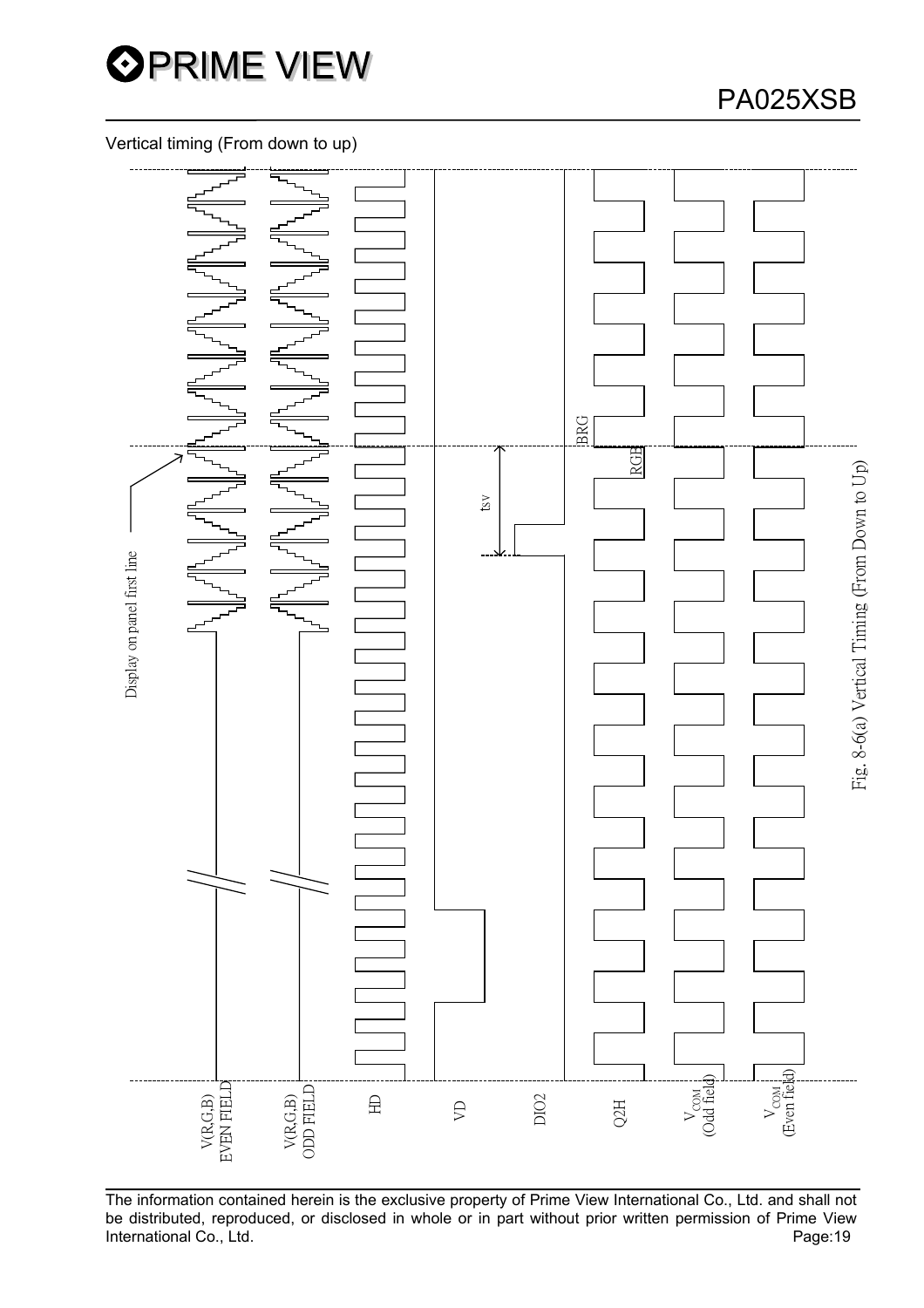### 9. Power on Sequence(Voltage source)

The Power on Sequence only effect by  $V_{\text{CC}}$ ,  $V_{\text{SS}}$ ,  $V_{\text{DD}}$ ,  $V_{\text{EE}}$  and  $V_{\text{GH}}$ , the others do not care.



1)  $10ms \leq T1 < T2$ 

2)  $0 \text{ms} < T3 \leq T4 \leq 10 \text{ms}$ 

### 10. Optical Characteristics

### 10-1) Specification

|                       |                 |                             |                               |        |       |       |                 | Ta = $25^{\circ}$ C |  |
|-----------------------|-----------------|-----------------------------|-------------------------------|--------|-------|-------|-----------------|---------------------|--|
| Parameter             |                 | Symbol                      | Condition                     | MIN.   | TYP.  | MAX.  | Unit            | <b>Remarks</b>      |  |
| Viewing               | Horizontal      | $\theta$                    |                               | ±45    | ±50   |       | deg             |                     |  |
| Angle                 | Vertical        | $\theta$ (to 12<br>o'clock) | $CR \ge 10$                   | 10     | 15    |       | deg             | Note 10-3           |  |
|                       |                 | $\theta$ (to 6<br>o'clock)  |                               | 30     | 35    |       | deg             |                     |  |
| <b>Contrast Ratio</b> |                 | <b>CR</b>                   | At optimized<br>Viewing angle | 200    | 350   |       |                 | Note 10-1           |  |
| Response time         | <b>Rise</b>     | Tr                          | $\theta = 0^{\circ}$          |        | 15    | 30    | ms              | Note 10-4           |  |
|                       | Fall            | Τf                          |                               |        | 25    | 50    | ms              |                     |  |
| Transmission          | Ratio           |                             |                               | 7.0    | 7.5   | 8.0   | $\%$            |                     |  |
| Uniformity            |                 | U                           |                               | 65     | 70    |       |                 |                     |  |
| <b>Brightness</b>     |                 |                             |                               | 200    | 250   |       | $\text{cd/m}^2$ | Note 10-2           |  |
| White                 |                 | X                           | $\theta = 0^{\circ}$          | 0.280  | 0.310 | 0.340 |                 | Note 10-2           |  |
| Chromaticity          |                 | Y                           |                               | 0.300  | 0.330 | 0.360 |                 |                     |  |
| Lamp Life Time        | $+25^{\circ}$ C |                             |                               | 10,000 |       |       | hrs             |                     |  |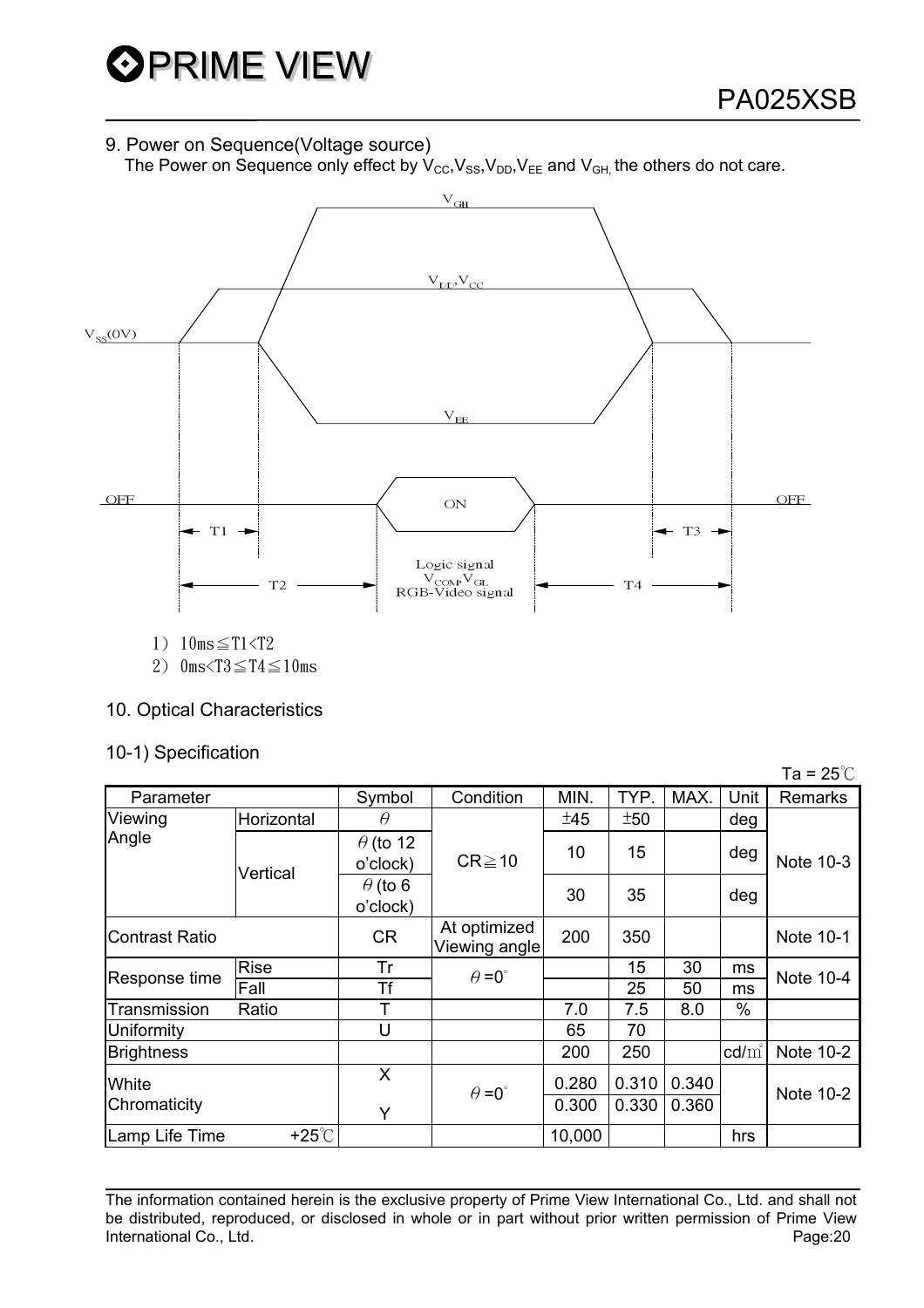

Note 10-1 :  $CR =$  Luminance when LCD is White  $LCD$  is Black

 Contrast Ratio is measured in optimum common electrode voltage. (The test configurations of contrast ratio see section 10-2)

Note 10-2 : 1. Topcon BM-7(fast) luminance meter 1.0 field of view is used in the testing (after 20~30 minutes operation). 2.Lamp current : 3 mA 3.Inverter model : TDK-347.

Note 10-3 : The definition of viewing angle diagram



: Viewing angle

Note 10-4 : The definitions of response time

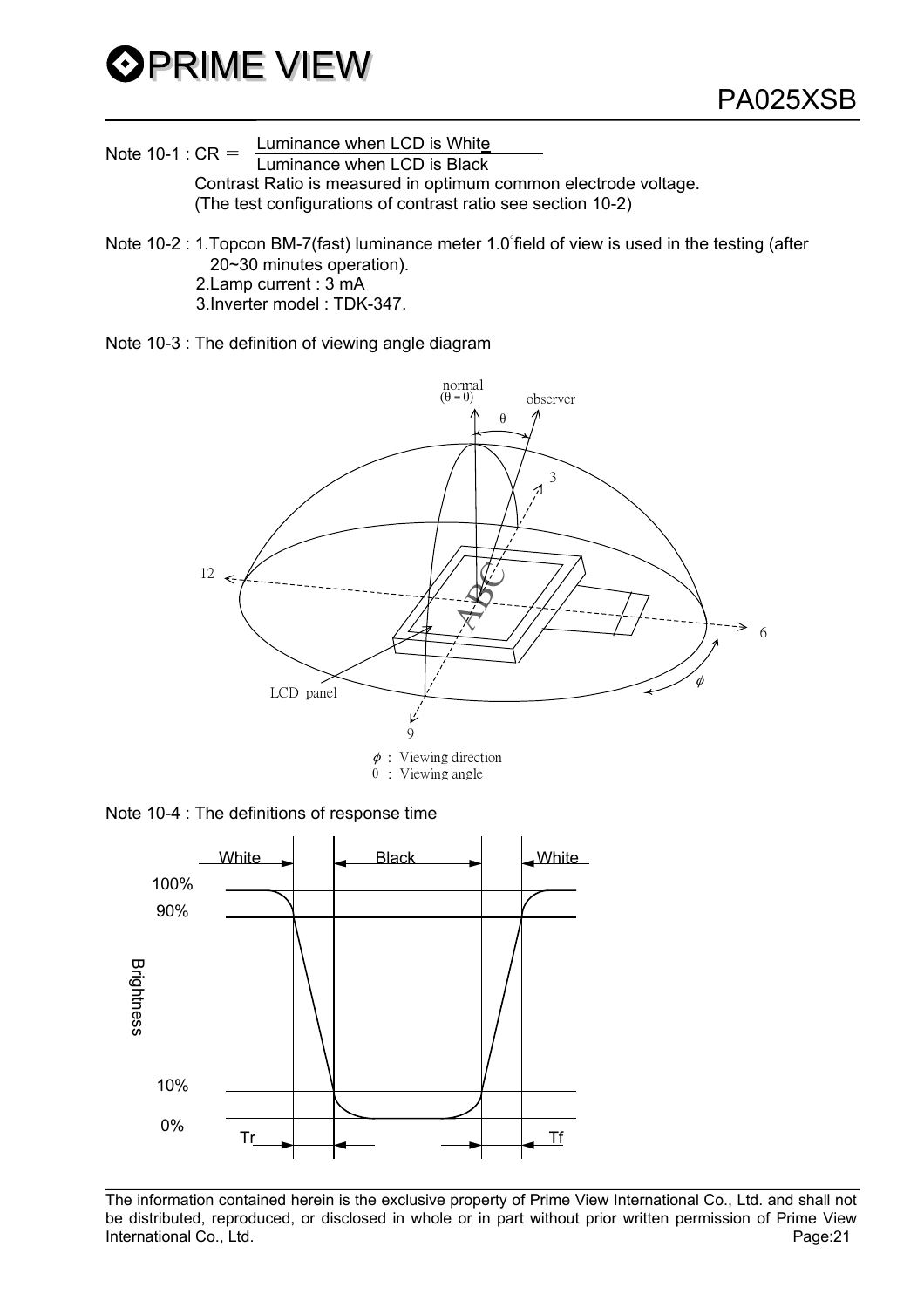

10-2) Test Configuration

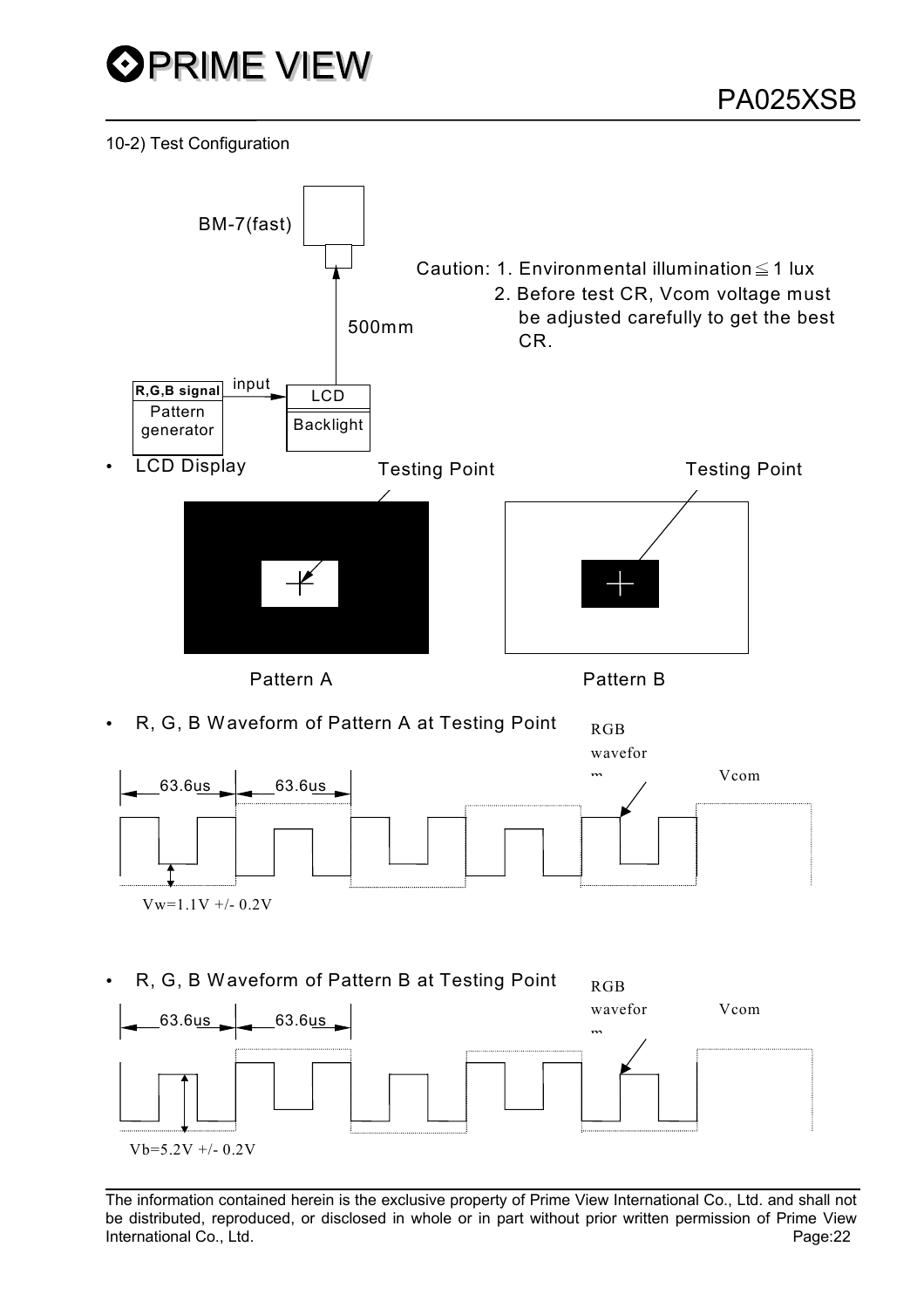# **OPRIME VIEW**

### 11. Handling Cautions

- 11-1) Mounting of module
	- a) Please power off the module when you connect the input/output connector.
	- b) Please connect the ground pattern of the inverter circuit surely. If the connection is not perfect, some following problems may happen possibly.
		- 1.The noise from the backlight unit will increase.
		- 2.The output from inverter circuit will be unstable.
		- 3.In some cases a part of module will heat.
	- c) Polarizer which is made of soft material and susceptible to flaw must be handled carefully.
	- d) Protective film (Laminator) is applied on surface to protect it against scratches and dirt. It is recommended to peel off the laminator before use and taking care of static electricity.
- 11-2) Precautions in mounting
	- a) When metal part of the TFT-LCD module (shielding lid and rear case) is soiled, wipe it with soft dry cloth.
	- b) Wipe off water drops or finger grease immediately. Long contact with water may cause discoloration or spots.
	- c) TFT-LCD module uses glass which breaks or cracks easily if dropped or bumped on hard surface. Please handle with care.
	- d) Since CMOS LSI is used in the module. So take care of static electricity and earth yourself when handling.
- 11-3) Others
	- a) Do not expose the module to direct sunlight or intensive ultraviolet rays for many **Hours**
	- b) Store the module at a room temperature place.
	- c) The voltage of beginning electric discharge may over the normal voltage because of leakage current from approach conductor by to draw lump read lead line around.
	- d) If LCD panel breaks, it is possibly that the liquid crystal escapes from the panel. Avoid putting it into eyes or mouth. When liquid crystal sticks on hands, clothes or feet. Wash it out immediately with soap.
	- e) Observe all other precautionary requirements in handling general electronic components.
	- f) Please adjust the voltage of common electrode as material of attachment by 1 module.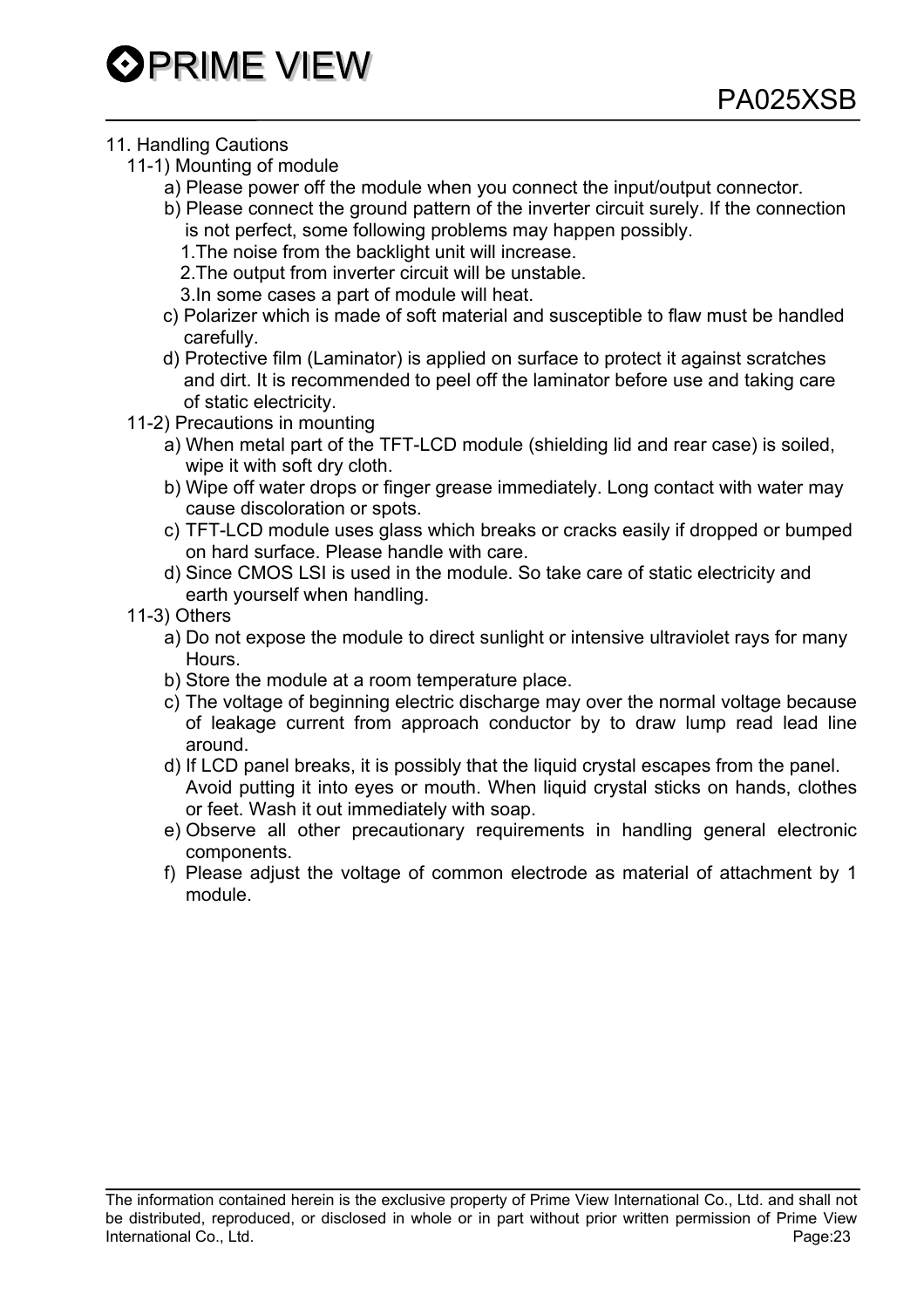### 12. Reliability

| No.            | Test Item                                                 | <b>Test Condition</b>                                                                                                                     |
|----------------|-----------------------------------------------------------|-------------------------------------------------------------------------------------------------------------------------------------------|
|                | <b>High Temperature Storage Test</b>                      | Ta = $+70^{\circ}$ , 240 hrs                                                                                                              |
| $\overline{2}$ | Low Temperature Storage Test                              | Ta = $-20^{\circ}$ , 240 hrs                                                                                                              |
| 3              | Low Temperature Operation Test                            | Ta = $0^{\circ}$ C, 240 hrs                                                                                                               |
| 4              | High Temperature & High Humidity<br><b>Operation Test</b> | Ta = $+60^{\circ}$ C, 90%RH, 240 hrs                                                                                                      |
| 5              | <b>Thermal Cycling Test</b>                               | $-25^{\circ}$ C $\rightarrow$ +70 $^{\circ}$ C, 200 Cycles                                                                                |
|                | (non-operating)                                           | 30 min 30 min                                                                                                                             |
| 6              | <b>Vibration Test</b><br>(non-operating)                  | Frequency: $10 \sim 55$ H <sub>z</sub><br>Amplitude: 1.0 mm<br>Sweep time: 11 mins<br>Test Period: 6 Cycles for each direction of X, Y, Z |
|                | <b>Shock Test</b><br>(non-operating)                      | 100G, 6ms<br>Direction: ±X, ±Y, ±Z<br>Cycle: 3 times                                                                                      |
| 8              | Electrostatic Discharge Test<br>(non-operating)           | 200pF, $0\Omega$<br>±200V<br>1 time / each terminal                                                                                       |

Ta: ambient temperature

[Criteria]

 Under the display quality test conditions with normal operation state, there should be no change which may affect practical display function.

### 13. Indication of Lot Number Label

a) Indicated contents of the label

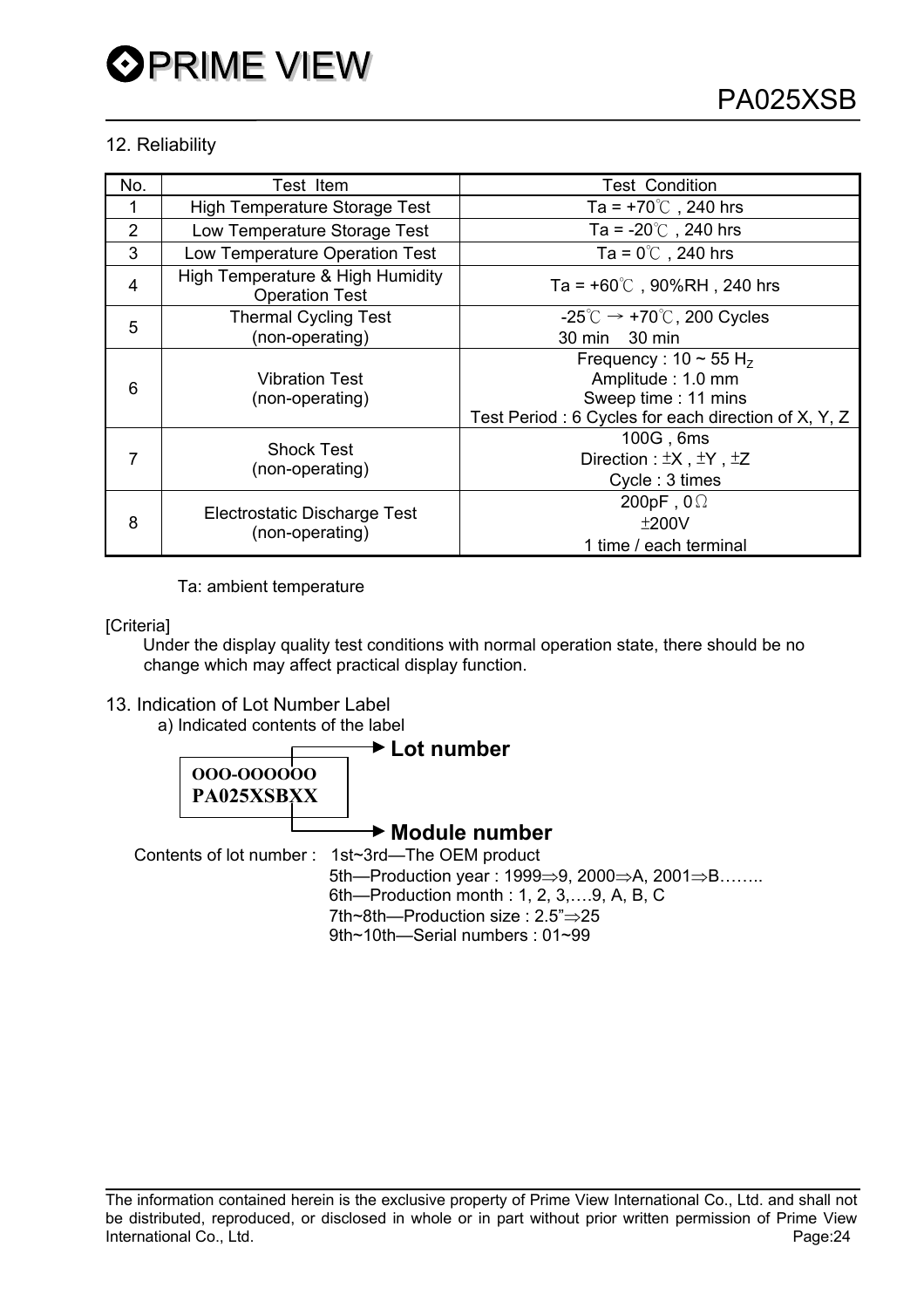

### 14. Block Diagram

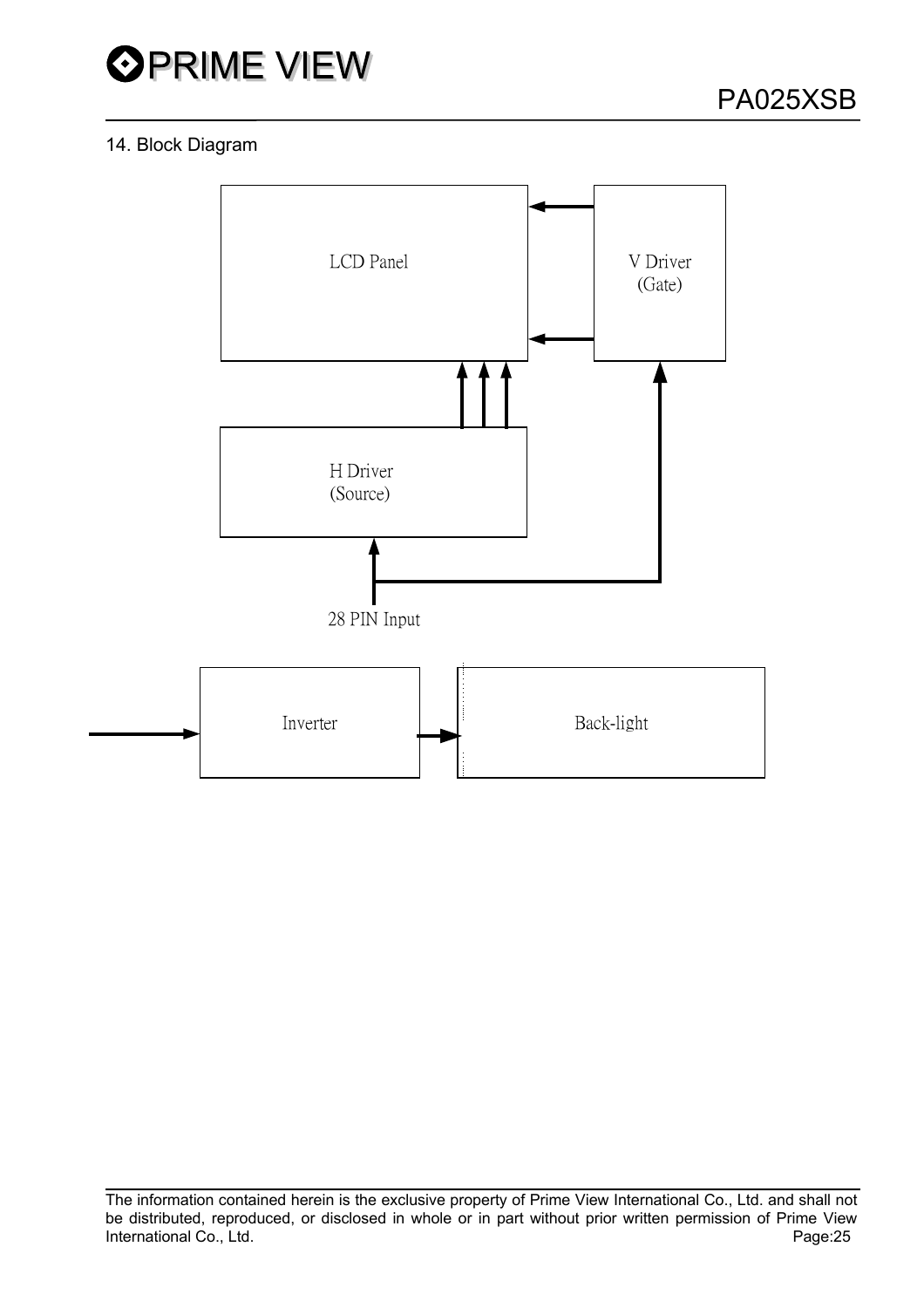

### 15. Packing



The information contained herein is the exclusive property of Prime View International Co., Ltd. and shall not be distributed, reproduced, or disclosed in whole or in part without prior written permission of Prime View International Co., Ltd. Page:26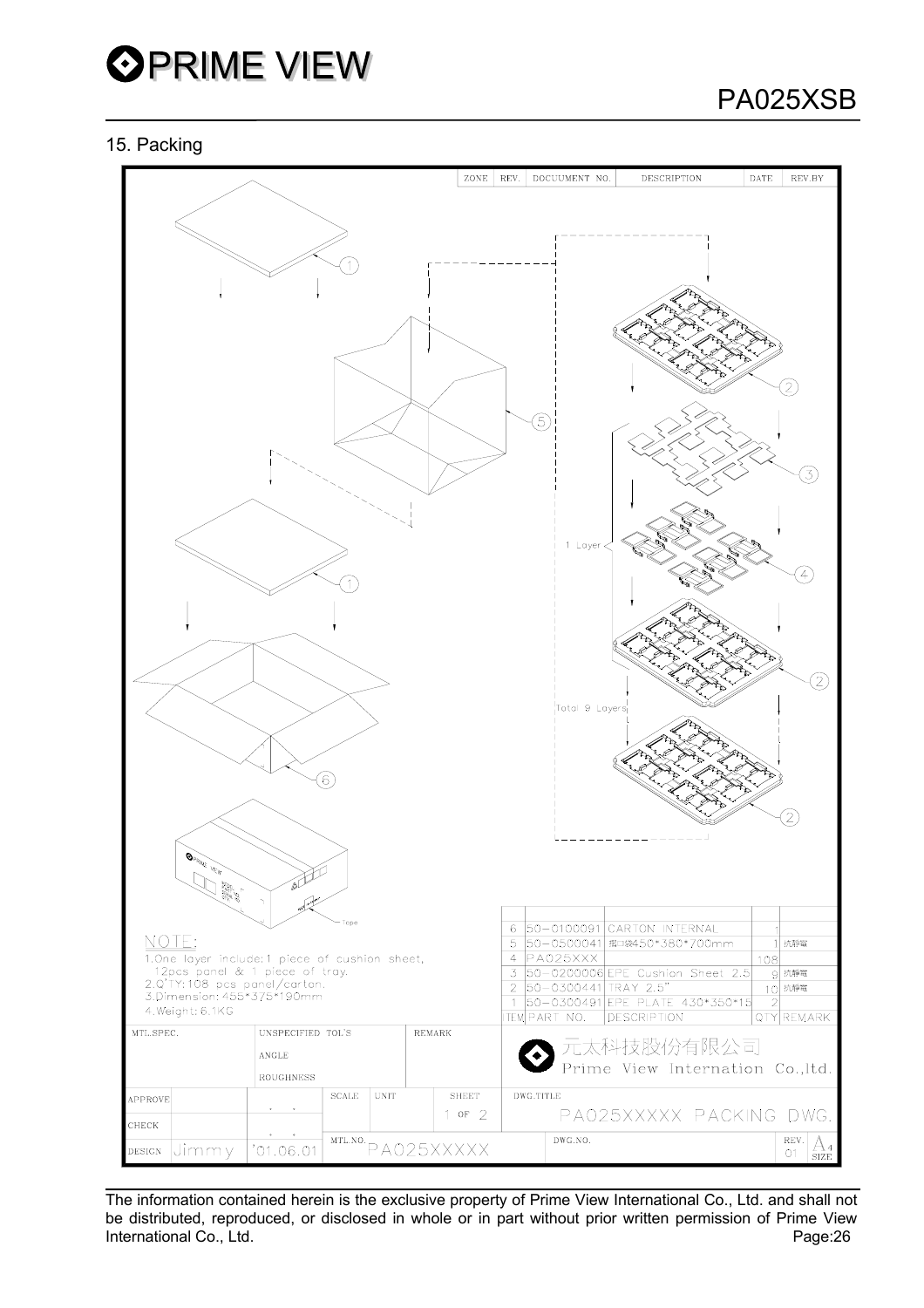

## PA025XSB

|                         |                                                                                                                                                                                                                                                                                                                                                                                  | ZONE         | REV.  | DOCUUMENT NO.                                   | <b>DESCRIPTION</b>               | DATE | REV.BY     |
|-------------------------|----------------------------------------------------------------------------------------------------------------------------------------------------------------------------------------------------------------------------------------------------------------------------------------------------------------------------------------------------------------------------------|--------------|-------|-------------------------------------------------|----------------------------------|------|------------|
|                         |                                                                                                                                                                                                                                                                                                                                                                                  |              |       |                                                 |                                  |      |            |
|                         |                                                                                                                                                                                                                                                                                                                                                                                  |              |       |                                                 |                                  |      |            |
|                         |                                                                                                                                                                                                                                                                                                                                                                                  |              |       |                                                 |                                  |      |            |
|                         |                                                                                                                                                                                                                                                                                                                                                                                  |              |       |                                                 |                                  |      |            |
|                         |                                                                                                                                                                                                                                                                                                                                                                                  |              |       |                                                 |                                  |      |            |
|                         |                                                                                                                                                                                                                                                                                                                                                                                  |              |       |                                                 |                                  |      |            |
| <b>OPRIME WEW</b>       |                                                                                                                                                                                                                                                                                                                                                                                  |              |       |                                                 |                                  |      |            |
|                         | and the<br><b>25420</b><br>6)                                                                                                                                                                                                                                                                                                                                                    |              |       |                                                 |                                  |      |            |
| <b>OPRIME MEW</b>       | .<br>D<br>٦                                                                                                                                                                                                                                                                                                                                                                      |              |       |                                                 |                                  |      |            |
|                         | سكها<br><b>SORIA</b>                                                                                                                                                                                                                                                                                                                                                             |              |       |                                                 |                                  |      |            |
|                         | سينوس<br>ኀ<br>Tape                                                                                                                                                                                                                                                                                                                                                               |              |       |                                                 |                                  |      |            |
|                         |                                                                                                                                                                                                                                                                                                                                                                                  |              |       |                                                 |                                  |      |            |
|                         |                                                                                                                                                                                                                                                                                                                                                                                  |              |       |                                                 |                                  |      |            |
|                         |                                                                                                                                                                                                                                                                                                                                                                                  |              |       |                                                 |                                  |      |            |
|                         |                                                                                                                                                                                                                                                                                                                                                                                  |              |       |                                                 |                                  |      |            |
|                         |                                                                                                                                                                                                                                                                                                                                                                                  |              |       |                                                 |                                  |      |            |
|                         |                                                                                                                                                                                                                                                                                                                                                                                  |              |       |                                                 |                                  |      |            |
|                         |                                                                                                                                                                                                                                                                                                                                                                                  |              |       |                                                 |                                  |      |            |
|                         |                                                                                                                                                                                                                                                                                                                                                                                  |              |       |                                                 |                                  |      |            |
| ╰╢                      | T,                                                                                                                                                                                                                                                                                                                                                                               |              |       |                                                 |                                  |      |            |
|                         | $\begin{matrix} 1 & 0 \\ 0 & 0 \\ 0 & 0 \\ 0 & 0 \\ 0 & 0 \\ 0 & 0 \\ 0 & 0 \\ 0 & 0 \\ 0 & 0 \\ 0 & 0 \\ 0 & 0 \\ 0 & 0 \\ 0 & 0 \\ 0 & 0 \\ 0 & 0 \\ 0 & 0 \\ 0 & 0 \\ 0 & 0 \\ 0 & 0 \\ 0 & 0 \\ 0 & 0 \\ 0 & 0 \\ 0 & 0 \\ 0 & 0 \\ 0 & 0 \\ 0 & 0 \\ 0 & 0 \\ 0 & 0 \\ 0 & 0 \\ 0 & 0 \\ 0 & 0 \\ 0 & 0 \\ 0 & 0 \\ 0 & 0 \\ 0 & 0 \\ 0 & 0$<br>$\mathcal{L}_{\mathcal{A}}$ |              |       |                                                 |                                  |      |            |
|                         | ι                                                                                                                                                                                                                                                                                                                                                                                |              |       |                                                 |                                  |      |            |
|                         |                                                                                                                                                                                                                                                                                                                                                                                  |              |       |                                                 |                                  |      |            |
|                         |                                                                                                                                                                                                                                                                                                                                                                                  |              |       |                                                 |                                  |      |            |
|                         |                                                                                                                                                                                                                                                                                                                                                                                  |              |       |                                                 |                                  |      |            |
|                         |                                                                                                                                                                                                                                                                                                                                                                                  |              |       |                                                 |                                  |      |            |
|                         |                                                                                                                                                                                                                                                                                                                                                                                  |              |       |                                                 |                                  |      |            |
|                         |                                                                                                                                                                                                                                                                                                                                                                                  |              |       |                                                 |                                  |      |            |
|                         | <b>OPPIE HELL</b>                                                                                                                                                                                                                                                                                                                                                                |              |       |                                                 |                                  |      |            |
|                         | VA                                                                                                                                                                                                                                                                                                                                                                               |              |       |                                                 |                                  |      |            |
|                         | <b>SARRANGE I</b>                                                                                                                                                                                                                                                                                                                                                                |              | NOTE: |                                                 |                                  |      |            |
|                         |                                                                                                                                                                                                                                                                                                                                                                                  |              |       | 1.Q'TY: 216pcs panel/carton.                    |                                  |      |            |
|                         | Tope                                                                                                                                                                                                                                                                                                                                                                             |              |       | 2.Dimension: 480*396*405mm<br>3. Weight: 13.2KG |                                  |      |            |
|                         |                                                                                                                                                                                                                                                                                                                                                                                  |              |       |                                                 |                                  |      |            |
|                         |                                                                                                                                                                                                                                                                                                                                                                                  |              |       |                                                 |                                  |      |            |
|                         |                                                                                                                                                                                                                                                                                                                                                                                  |              |       |                                                 |                                  |      |            |
|                         |                                                                                                                                                                                                                                                                                                                                                                                  |              | 7     |                                                 | 50-0100101 CARTON EXTERNAL       |      |            |
| MTL.SPEC.               | UNSPECIFIED TOL'S<br>REMARK                                                                                                                                                                                                                                                                                                                                                      |              |       | <b>TEM PART NO.</b>                             | <b>DESCRIPTION</b>               |      | QTY REMARK |
|                         |                                                                                                                                                                                                                                                                                                                                                                                  |              |       |                                                 | 元太科技股份有限公司                       |      |            |
|                         | $\operatorname{\mathsf{ANGLE}}$                                                                                                                                                                                                                                                                                                                                                  |              |       |                                                 | Prime View Internation Co., ltd. |      |            |
|                         | ROUGHNESS<br>$\operatorname{\mathbf{SCALE}}$<br>UNIT                                                                                                                                                                                                                                                                                                                             | <b>SHEET</b> |       | DWG.TITLE                                       |                                  |      |            |
| APPROVE                 | ۰<br>$\sim$                                                                                                                                                                                                                                                                                                                                                                      | $2$ or $2$   |       |                                                 | PA025XXXXX PACKING DWG.          |      |            |
| CHECK                   | MTL.NO.                                                                                                                                                                                                                                                                                                                                                                          |              |       | DWG.NO.                                         |                                  |      | REV.       |
| Jimmy<br>$_{\rm DESIG}$ | PA025XXXXX<br>'01.06.01                                                                                                                                                                                                                                                                                                                                                          |              |       |                                                 |                                  |      | 01         |